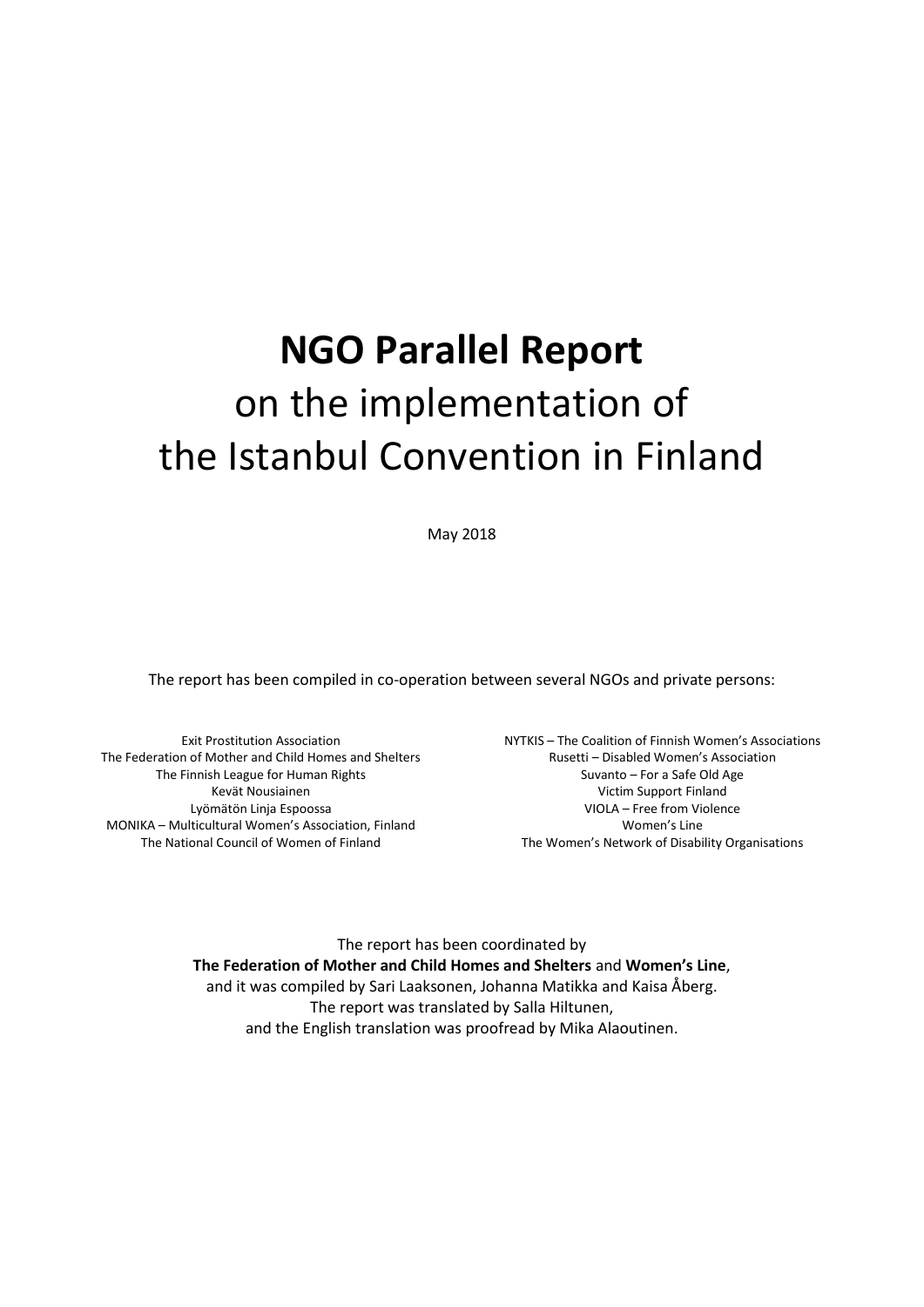# TABLE OF CONTENTS

| Chapter VI - Investigation, prosecution, procedural law and protective measures 21 |  |
|------------------------------------------------------------------------------------|--|
|                                                                                    |  |
|                                                                                    |  |
|                                                                                    |  |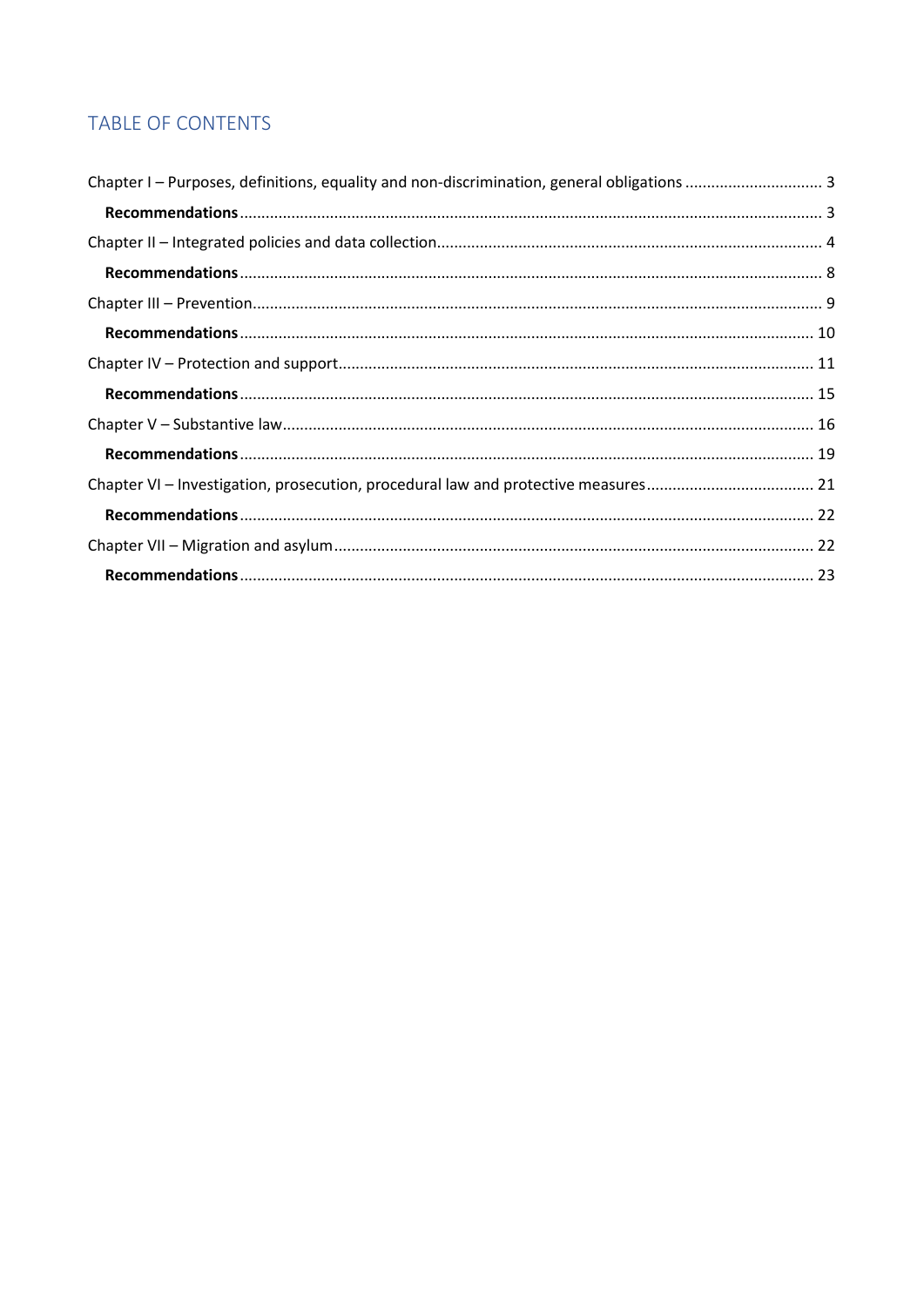# <span id="page-2-0"></span>Chapter I – Purposes, definitions, equality and non-discrimination, general obligations

The Council of Europe Convention on preventing and combating violence against women and domestic violence (hereinafter referred to as *the Istanbul Convention* or *the Convention*) includes all forms of violence against women. Violence against women is defined as all acts of gender-based violation that result in or are likely to result in physical, sexual, psychological or economic harm or suffering to women.

Unfortunately, when discussing violence against women, it is common to avoid using gender-based language and instead use gender-neutral expressions, such as *violence in close relationship*, *domestic violence* or *intimate partner violence*. It is important that the comprehensive definition and the spirit of the Istanbul Convention are visible in the implementation of the Convention and in the terminology being used. Nongovernmental organisations (hereinafter referred to as *NGOs*) are concerned that during the implementation, the terminology of *gender-based violence against women and domestic violence*, as used in the Convention, will be transformed into gender-neutral terminology, such as *violence in close relationships*.

Gender-based violence is inflicted more often on women and girls than on men and boys. Violence against women is a gender-based form of discrimination that disallows women to fully use their human rights. As such, talking about *domestic and intimate partner violence* has a negative effect on reacting to violence against women, understanding the gender-based nature of the phenomenon as well as the knowledge and expertise related to the phenomenon. Similarly, The United Nations Committee on the Elimination of Discrimination against Women (CEDAW Committee) has also expressed their concern for using genderneutral language, because it dismisses the fact that domestic violence clearly and disproportionately exemplifies discrimination against women.

The Government of Finland has not paid enough attention to paragraph 3 of Article 4 of the Convention, which states that the implementation "shall be secured without discrimination on any ground". The resources directed to the implementation programme of the Istanbul Convention are insufficient, and there is an unequal amount of services and preventive programmes provided in different parts of Finland, which increases inequality among the ones in need of help. Therefore, the implementation does not adequately protect the rights of victims with disabilities or victims of migrant, minority or refugee status, for example.

The Government has neglected their obligation of due diligence mentioned in paragraph 2 of Article 5 of the Convention. The required "legislative and other measures to prevent, investigate, punish and provide reparation for acts of violence perpetrated by non-State actors" are not entirely valid.

#### <span id="page-2-1"></span>**Recommendations**

- Instead of gender-neutral language, the term *gender-based violence against women and domestic violence* should be used, since violence against women is a form of gender-based discrimination and a manifestation of unequal power relations between women and men. Gender-neutral language conceals these gendered aspects.
- Sufficient financial and staff resources must be given to the implementation of the provisions of the Istanbul Convention.
- The legislative measures of the Convention must be fully executed.
- The state must make sure that the implementation of the Convention takes gender sensitivity and the needs of particularly vulnerable women into account. The nature of violence faced by the particularly vulnerable women must be taken into account when training professionals and organising support services, among other things.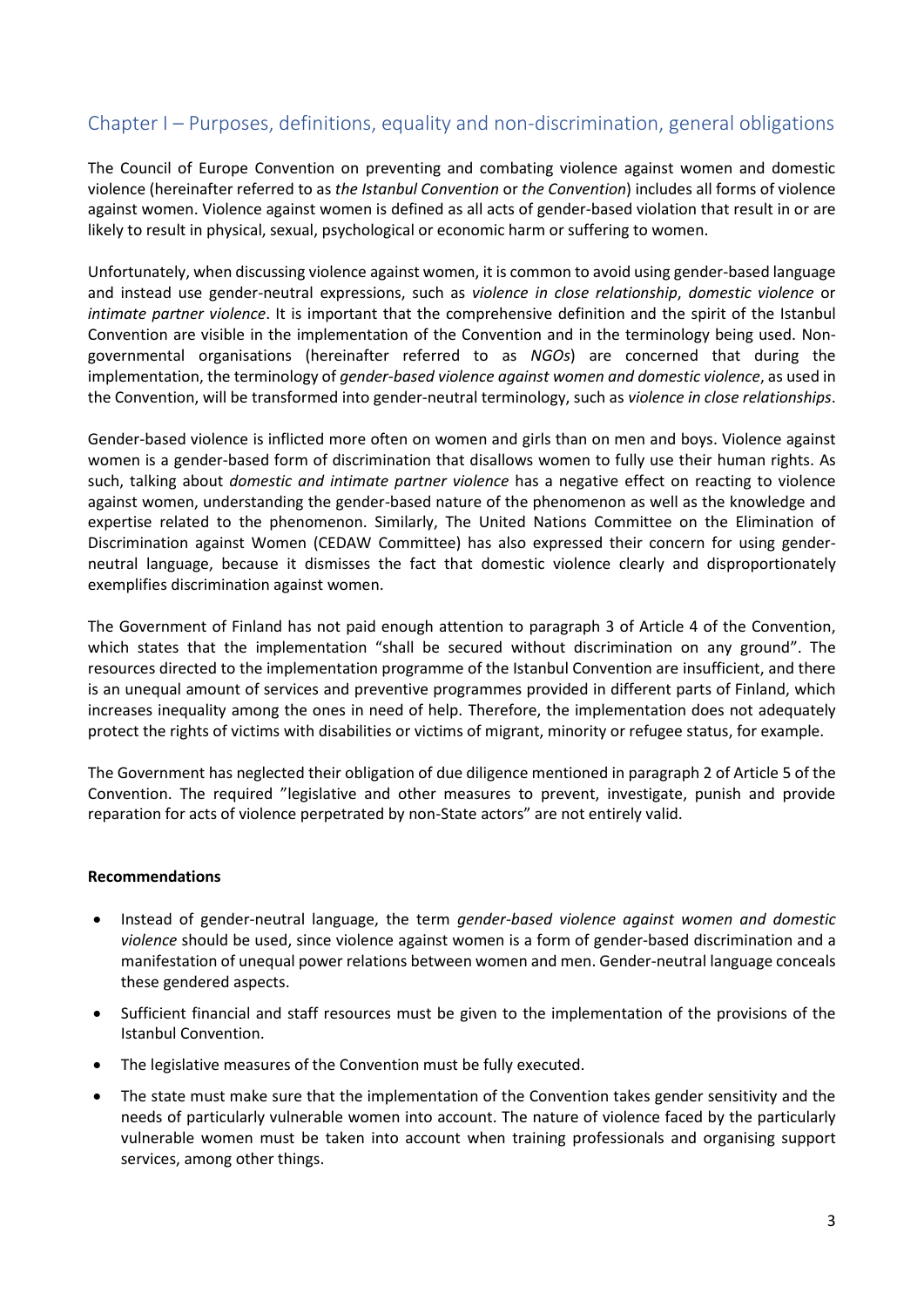In addition to the coordinating body, a coordination centre for combating violence is required. The centre will monitor and evaluate the acts of preventing and addressing gender-based violence against women.

# <span id="page-3-0"></span>Chapter II – Integrated policies and data collection

# **Comprehensive and coordinated policies**

**.** 

The Finnish Government organised a multi-sectoral action plan<sup>1</sup> to reduce violence against women in Finland between 2010 and 2015. The final report<sup>2</sup> published in June 2016 shows deficiency in the prevention of violence, in legislation and legal praxis, in services for both victims and perpetrators, and in the coordination for combating violence. The final reports of both the programme for reducing violence and the Government Action Plan for Gender Equality 2012–2015<sup>3</sup> note that the poorly resourced measures for combating violence against women have led to defective implementation, where their goals have been entirely unachieved or achieved only partly. The state must evaluate both the fulfilment and the effects of the measures and actively monitor the implementation process. So far, the evaluation and monitoring has been lacking.

Even though Finland ratified the Istanbul Convention in 2015, there has not been a political programme for preventing violence against women in Finland from 2016 to 2017. The Government has not legislated or otherwise stated comprehensive national guidelines for nationwide, effective implementation of the Convention. Policies for combating violence against women have mainly been implemented locally, and the situation in different parts of the country varies depending on local initiative, both in terms of quantity and quality. This has led to a situation where the victim's place of residence largely determines how well the victims' rights can be protected by the different actors in the field. Hence, the implementation in Finland does not fulfil the requirement of non-discrimination found under Article 4 of the Convention.

The Ministry of Social Affairs and Health published the Action Plan for the Istanbul Convention for 2018– 2021 4 (hereinafter referred to as *the Action Plan*) in December 2017. It depicts one of the most central problems in the implementation so far: the 4-year plan focuses on the development of state authorities and their work but fails to notice the significant role that NGOs play in combating domestic violence in Finland. In the introduction of the Action Plan, it is stated that "Finland has a strong tradition of cooperation between public authorities and NGOs, and the latter are also involved in the implementation of several Articles". Nonetheless, NGOs remain absent later when actual measures for accomplishing the Action Plan are listed.

A programme for prevention of female genital mutilation, a phenomenon covered by the scope of the Convention, was in effect from 2012 to 2016. The programme will be continued as a part of the implementation of the Convention from 2018 to 2020.

- <sup>1</sup> Ministry of Social Affairs and Health 2010: Action plan to reduce violence against women.
- <https://julkaisut.valtioneuvosto.fi/bitstream/handle/10024/72156/URN%3ANBN%3Afi-fe201504223100.pdf> <sup>2</sup> October & Piispa 2016: Lähisuhde- ja perheväkivallan ehkäisyn poikkihallinnollisen virkamiestyöryhmän loppuraportti. Ministry of Social Affairs and Health.

[http://julkaisut.valtioneuvosto.fi/bitstream/handle/10024/75363/Raporttipohja\\_4-2-2016\\_.pdf](http://julkaisut.valtioneuvosto.fi/bitstream/handle/10024/75363/Raporttipohja_4-2-2016_.pdf) <sup>3</sup> Ministry of Social Affairs and Health 2012: Government Action Plan for Gender Equality 2012-2015. <https://julkaisut.valtioneuvosto.fi/bitstream/handle/10024/72267/URN%3ANBN%3Afi-fe201504225186.pdf>

<sup>4</sup> Ministry of Social Affairs and Health 2017: Action Plan for the Istanbul Convention for 2018–2021. [https://julkaisut.valtioneuvosto.fi/bitstream/handle/10024/160403/18\\_2017\\_Istanbulin%20sopimuksen%20tps%202](https://julkaisut.valtioneuvosto.fi/bitstream/handle/10024/160403/18_2017_Istanbulin%20sopimuksen%20tps%202018-21%20englanti.pdf) [018-21%20englanti.pdf](https://julkaisut.valtioneuvosto.fi/bitstream/handle/10024/160403/18_2017_Istanbulin%20sopimuksen%20tps%202018-21%20englanti.pdf)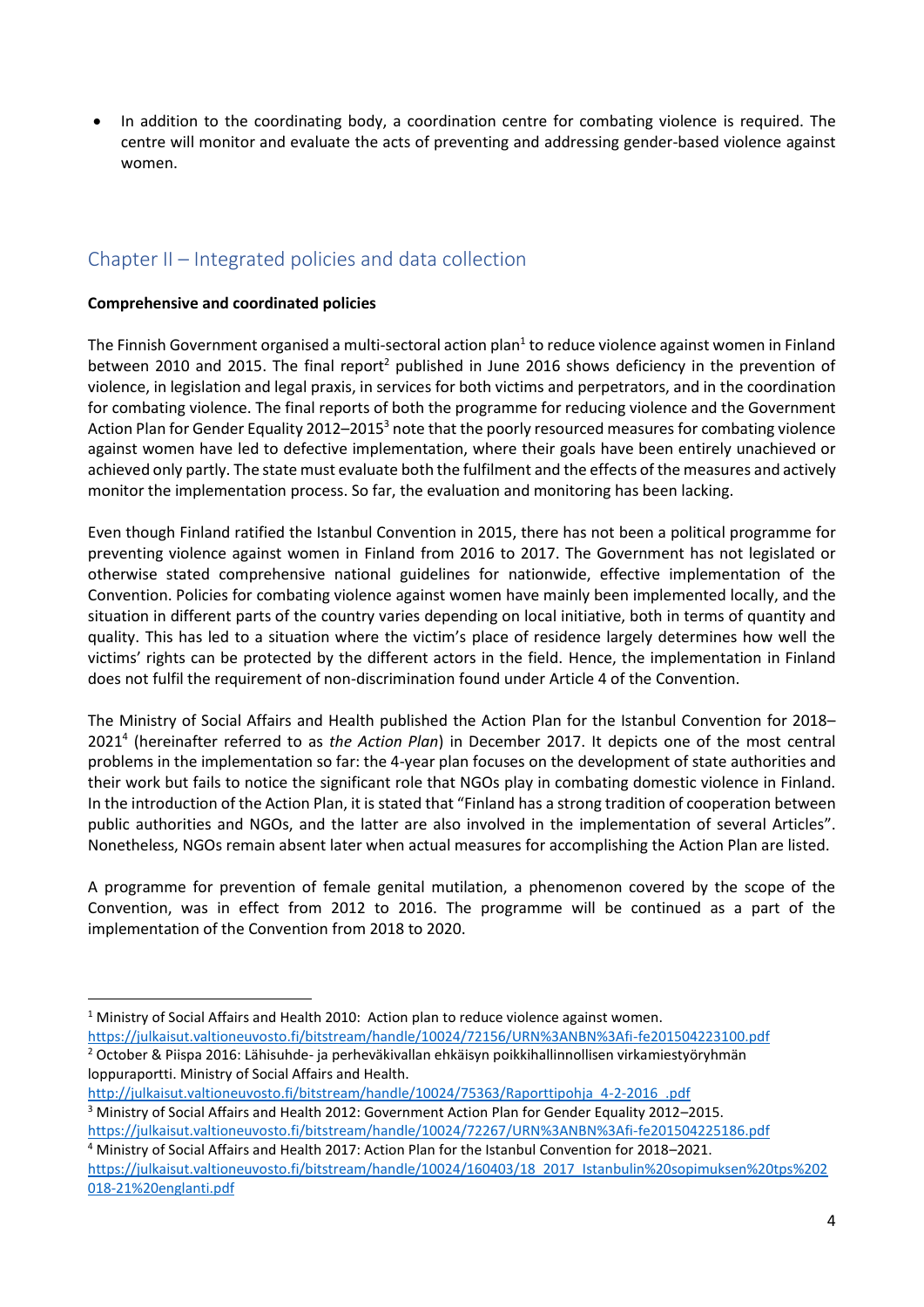One of the objectives of the Government Action Plan for Gender Equality for 2016-2019<sup>5</sup> is to reduce intimate partner violence and violence against women, and there are three measures mentioned for achieving the objective: ensuring the implementation of the Istanbul Convention, establishing the practice of care pathways for victims of sexual violence, and investigating the mediation process of cases involving violence against women and domestic violence. Two million euros of additional funding have been allocated for the strengthening the victim shelter network until 2019, and another 2 million euros were allocated for the year 2018 alone.

Combating domestic violence and violence against women must be taken into account when planning, implementing and funding the regional government, health and social services reform<sup>6</sup> that is about to take place in Finland. The regional coverage of the preventive work and the services for victims and perpetrators must be secured in the reform. A particular concern is that the health and social services reform and the digitalisation of information services, among other things, may complicate the access to services for especially vulnerable groups of women, such as elderly, disabled or immigrant women.

The provisions of the Istanbul Convention must be taken into account and the means of combating violence against women must be included in further action plans and projects in the public sector. Furthermore, the information gathered from the implementation and monitoring should also be utilised in the Government Action Plan for Gender Equality and the 2030 Agenda for Sustainable Development, for example.

# **Financial resources**

NGOs consider the initiative for surveying the cost of violence against women in Finland made by the Minister of Family Affairs and Social Services Annika Saarikko as an important basis for the implementation of the Istanbul Convention.

Many measures presented or completed in the Action Plan for the Istanbul Convention are separate as acts and general in format, and they do not include any cost estimates or information of budgets. Most of the Convention's provisions or their coordination have not been provided with separate financial and staff resources; rather, the planned measures will get their funding from the budgets of the ministries in charge of each one. All provisions are necessary for securing the human rights of girls and women, and they should not have to compete for resources with other operations of administrative branches.

The resources allocated for the implementation of the Convention are insufficient. The requirements for victim services cannot be met with the current resources allocated by the Government. Moreover, there are few or no instruments for guiding and monitoring the local actors (municipalities, or potential new units of local self-government in the future) in their measures of implementation. There is little permanent funding for implementing the state obligations under the Convention. Funds need to be applied repeatedly for measures addressing the permanent needs of victim services and cooperation among service providers.

Victim support services are mainly provided by the third sector. The funding of these services is often fixedterm, project-based and ill-suited for developing a comprehensive network and cooperation. When developing the new laws and structures for the oncoming regional government, health and social services reform, it must be ensured that the work done by NGOs to combat domestic violence is financially supported

**<sup>.</sup>** <sup>5</sup> Ministry of Social Affairs and Health 2017: Government Action Plan for Gender Equality 2016–2019. [http://julkaisut.valtioneuvosto.fi/bitstream/handle/10024/79305/03\\_2017\\_Tasa-arvo-ohjelma\\_Enkku\\_kansilla.pdf](http://julkaisut.valtioneuvosto.fi/bitstream/handle/10024/79305/03_2017_Tasa-arvo-ohjelma_Enkku_kansilla.pdf)

 $6$  The reform will establish the new counties and reform the structure, services and funding of health and social services as well as transfer new duties to the counties. The reform is due to come into force on 1 January 2020. <http://alueuudistus.fi/en/frontpage>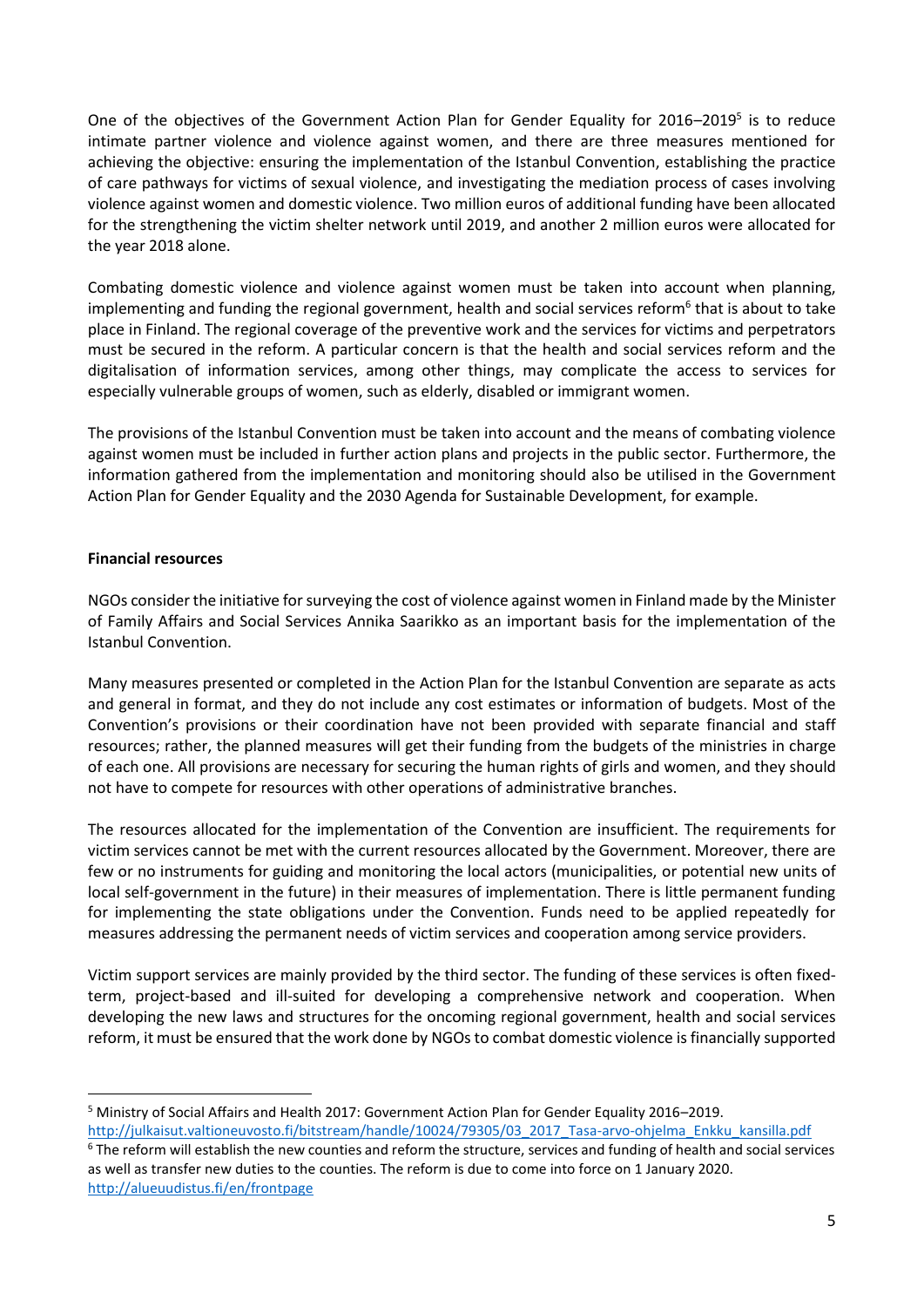in the future by combining the revenue of Veikkaus<sup>7</sup> and the financial aid from the counties. The NGOs are concerned that the reform will focus on the perspectives of the state authorities and businesses, and that NGOs will be forgotten, which would be detrimental considering the level of prevention and support required by the Istanbul Convention.

# **Coordinating body**

At the end of 2016, the Finnish Government established a coordinating body, the Committee for Combating Violence Against Women and Domestic Violence. Unfortunately, it lacks independent resources and an independent mandate to act. The power that the coordinating body has depends entirely on the powers of the governmental bodies represented within it.

For the national implementation of the Istanbul Convention, it is essential that the expertise, services and resources of both state authorities and the third sector form a unified entity. Furthermore, the development of said entity should be planned and executed cooperatively. At the present, however, the coordinating body consists solely of authorities. The lack of NGO input in the Action Plan has received criticism, and consequently a division with NGO representation has been established inside the coordinating body. The goal of the new division is to outline and support NGOs' operations aimed toward implementing the Istanbul Convention, among other things.

NGOs emphasize that the new division needs to have direct contact with the coordinating body and the division must be able to influence the actions and decisions made by the coordinating body. As of now, it is unclear on what grounds the members and supplementary members were chosen, since they were already designated on the invitation. It is problematic that the actual and supplementary members are from NGOs promoting partly different groups of people. In the implementation of the Istanbul Convention, people with disabilities should be actively involved through their representative organisations, as the Convention on the Rights of Persons with Disabilities<sup>8</sup> (Article 4, paragraph 3) requires.

# **The role of NGOS**

1

In late 2016, the Committee for Combating Violence Against Women and Domestic was established. The Committee is responsible for coordinating national measures and for other measures laid down in Article 10 of the Istanbul Convention. The implementation of the Action Plan for the Istanbul Convention for 2018– 2021, drawn up by the Committee, will start in 2018.

NGOs were heard in June 2017 regarding the process, and they were also given a chance to comment the measures in the Action Plan. Unfortunately, NGOs have not been included in compiling the Action Plan, and the role of NGOs in the implementation of the Istanbul Convention remains unclear. Currently, NGOs are largely responsible for organising services for victims and perpetrators of domestic violence, such as shelter services, out-patient services, and telephone helplines.

The invisibility of NGOs work in the Action Plan has been explained by stating that the current measures are based on the most urgent steps that need to be taken to implement the Istanbul Convention during the next

<sup>7</sup> Veikkaus is a Finnish gaming company operating all the gambling games offered in Finland and generating over one billion euros a year for the common good. Veikkaus' beneficiaries are active in the fields of culture, sports, science, and youth work, social welfare and health, and the equine industry. The funds are distributed to the beneficiaries by the relevant ministries. <https://www.veikkaus.fi/fi/yritys?lang=en>

<sup>8</sup> The United Nations: Convention on the Rights of Persons with Disabilities (CRPD).

<https://www.un.org/development/desa/disabilities/convention-on-the-rights-of-persons-with-disabilities.html>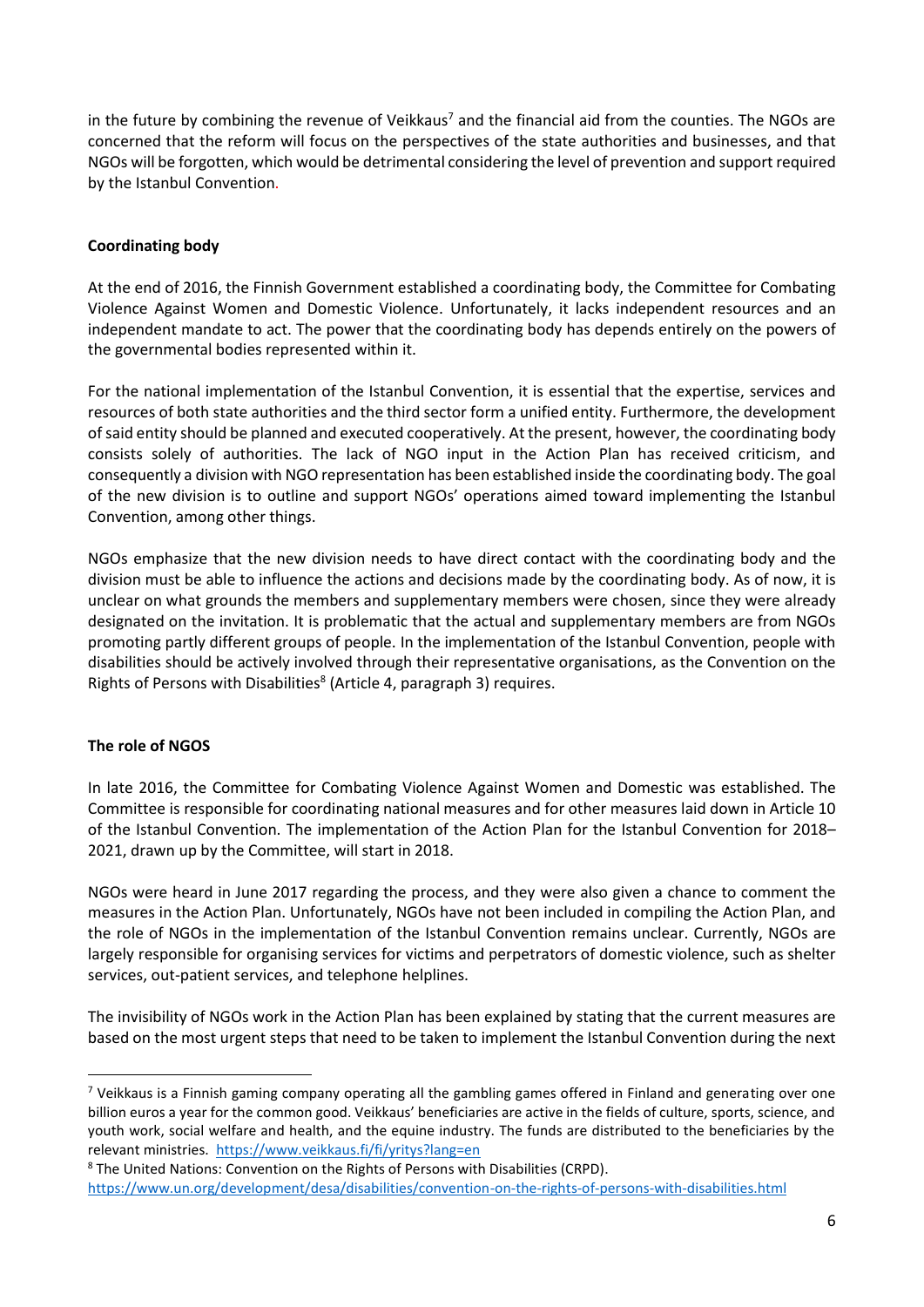years. "Consequently, the Action plan does not include all future areas for improvement; nor does it present all activities concerning the theme within public administration or the NGO sector."<sup>9</sup> In response, NGOs would like to ask if there is a compilation showing all the areas for improvement and a general view of all ongoing activities and measures concerning the implementation of the Istanbul Convention in Finland. In our opinion, prioritising areas for improvement would specifically require information on what is already going on in the work preventing violence and victim protection and who are the actors on the field.

Various activities and services provided by NGOs are listed by the Finnish Government in their baseline report<sup>10</sup>, which was sent to the Council of Europe's Group of Experts on Action against Violence against Women and Domestic Violence (GREVIO). It should be noted, though, that the list of activities and services provided by NGOs is considerably broader than the services mentioned in the Action Plan. Furthermore, the listing of the report seems quite arbitrary, which may suggest that the big picture of the work combating violence in Finland is unclear at this time.

# **Data collection and research**

**.** 

Istanbul Convention requires states to "conduct population-based surveys at regular intervals to assess the prevalence and trends of all forms of violence covered by the scope of this Convention" (article 11). There are some high-quality surveys in Finland that have been conducted repeatedly (such as victimisation surveys), but it should be noted that the measures for enhancing data collection are neither legislatively guaranteed nor regular.

When it comes to preventive work and victim support, the state collects data mostly from the authorities only. One exception is the work in victim shelters: the state has been collecting their statistical data since the funding became its responsibility. Statistical data of NGOs outpatient services is not compiled by anyone. As mentioned above, the state's report on the issue paints quite an arbitrary picture of the preventive work and victim support in Finland.

There are no statistics of disabled women as victims of violence, which complicates the service planning and strengthens the assumption that disabled women do not need violence-related services. Due to the Convention on the Rights of Persons with Disabilities, disability has become an issue of human rights, which means a balance between data protection and statistics must be found. If a disabled person is reporting a crime, they could be asked if they wanted to have their disability or long-term illness be documented for statistical reasons, without individualising the diagnosis.

There is not an up-to-date documentation of the prevalence and trends of violence against immigrant women in Finland. NGOs are concerned especially about the increase in phenomena related to honour-based violence, forced marriages and female genital mutilation in Finland. There seems to be little knowledge and know-how among the authorities on how to intervene and act in these kinds of situations.

There are only a few studies on prostitution and sexual exploitation related to human trafficking in Finland. Specifically, there is a lack of knowledge of underage people and their share in commercial sexual

<sup>9</sup> Ministry of Social Affairs and Health 2017: Action Plan for the Istanbul Convention for 2018–2021. [https://julkaisut.valtioneuvosto.fi/bitstream/handle/10024/160403/18\\_2017\\_Istanbulin%20sopimuksen%20tps%202](https://julkaisut.valtioneuvosto.fi/bitstream/handle/10024/160403/18_2017_Istanbulin%20sopimuksen%20tps%202018-21%20englanti.pdf) [018-21%20englanti.pdf](https://julkaisut.valtioneuvosto.fi/bitstream/handle/10024/160403/18_2017_Istanbulin%20sopimuksen%20tps%202018-21%20englanti.pdf)

<sup>&</sup>lt;sup>10</sup> Baseline report by the Government of Finland on measures giving effect to the provisions of the Council of Europe Convention on Preventing and Combating Violence against Women and Domestic Violence. April 2018. <https://rm.coe.int/baseline-report-finland-2018/16807c55f2>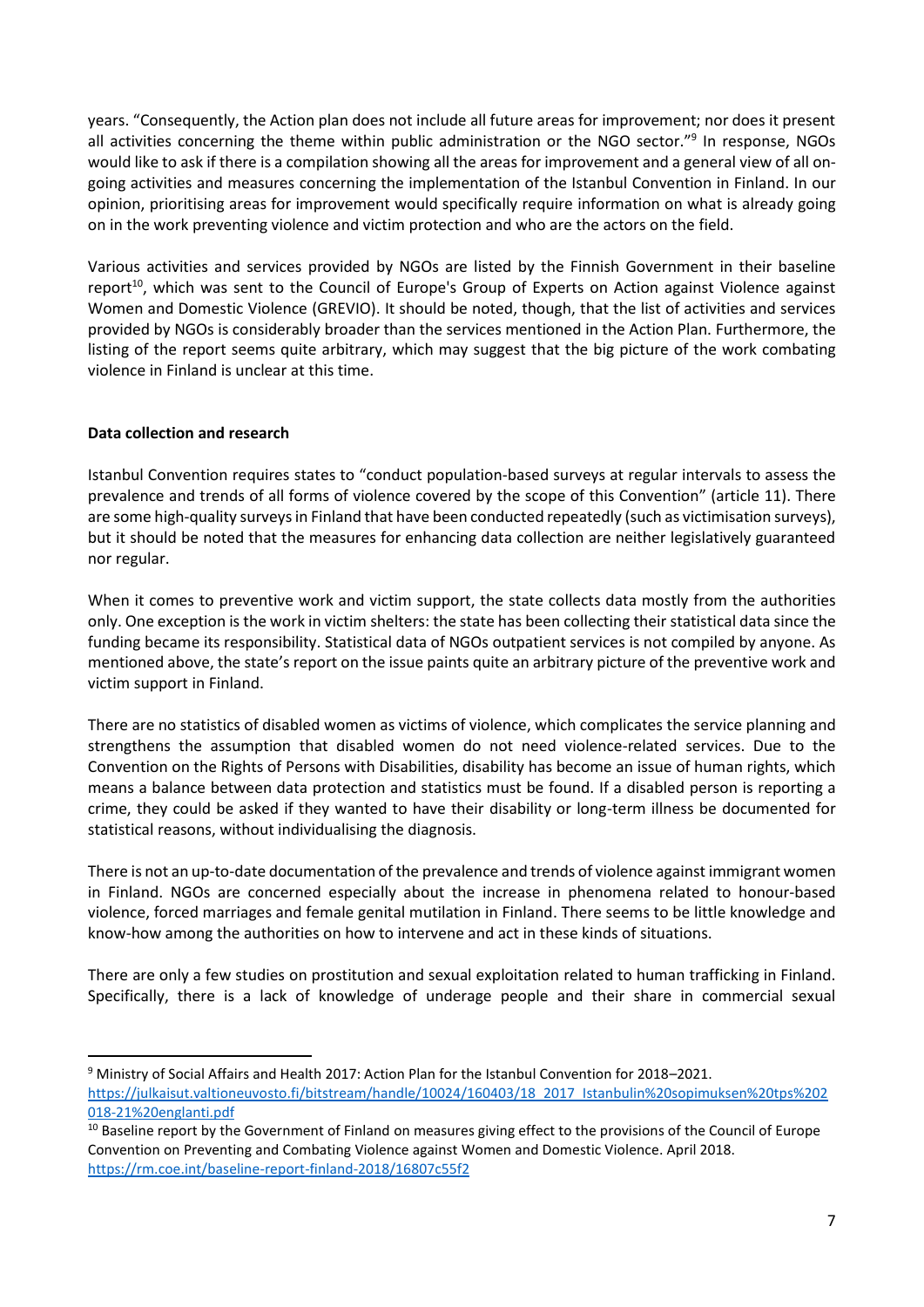exploitation, though the prevalence of sexual abuse is visible for example in School Health Promotion study<sup>11</sup> (by National Institute for Health and Welfare) and Child Victim Survey. There is a need for research on other vulnerable groups facing violence, too, such as children, women with disabilities, substance abusers, people with mental disorders, gender and sexual minorities, and paperless people.

It is necessary to establish a coordinating centre for work combating violence in Finland which would take responsibility of comprehensive data collection and forming the big picture of the field. Sufficient, earmarked financial resources should be allocated to the centre. It is alarming that there is still only a suggestion to investigate the need for the centre in the Action Plan.

## <span id="page-7-0"></span>**Recommendations**

**.** 

- There need to be comprehensive national guidelines that are followed for nationwide, effective implementation of the Convention. The provisions of the Convention must be noted and the measures for combating gender-based violence against women need to be included in other action programmes and projects of the public sector, too. The information gathered from the implementation and monitoring should be used in the Government Action Plan for Gender Equality and the 2030 Agenda for Sustainable Development, for example.
- Separate financial and staff resources must be allocated to the implementation of the Istanbul Convention. Research funding is also required to carry out regular monitoring and data collection.
- The role of NGOs in combating domestic violence needs to be acknowledged in the oncoming regional government, health and social services reform. Funding for NGOs should be reserved by combining the revenue of Veikkaus and the financial aid from counties.
- The role of NGOs as a cooperation partner must be strengthened at a national level. The synergy between NGOs and other actors cannot be utilised currently, because both the Government Action Plan for Gender Equality and the Action Plan for Istanbul Convention have been made solely from the perspective of state authorities. NGOs and other actors already organise measures described in the plans widely: e.g. work for preventing violence and supporting victims as well as work with special groups. All existing resources should be leveraged in the implementation. The special role of NGOs as experts of the phenomena covered by the scope of the Convention and as service providers must be recognised, and services must be developed together with NGOs, as the Convention requires. In the Action Plan, the role of NGOs seems very thin. NGOs recommend updating the plan so that the NGOs currently in the field will play an active role in the implementation of the Istanbul Convention.
- The NGO division of the Committee for Combating Violence Against Women and Domestic Violence is a good start for increasing cooperation. NGOs still question the decision to not let them in the actual coordinating body itself, however, but only in its preparatory division.

 $11$  National Institute for Health and Welfare 2017: School Health Promotion study. <https://thl.fi/en/web/thlfi-en/research-and-expertwork/population-studies/school-health-promotion-study>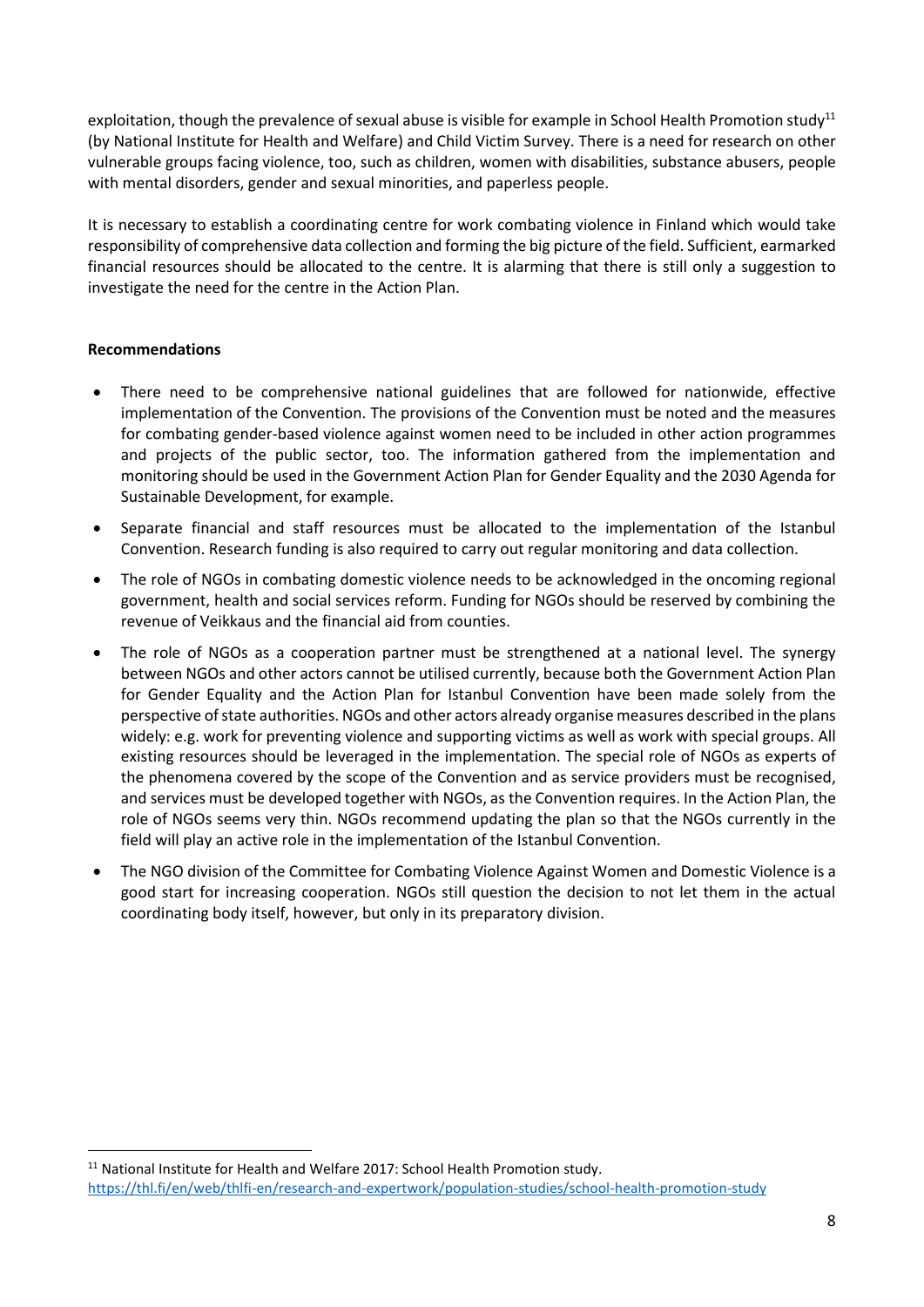# <span id="page-8-0"></span>Chapter III – Prevention

In preventive work, it is essential to increase awareness and recognition of different forms of violence and share information about low-threshold support services. Article 13 of the Convention requires states to conduct awareness-raising campaigns and programmes in cooperation with NGOs, especially women's organisations. It is curious that NGOs or women's organisations are not mentioned in the parts concerning prevention in the Action Plan for the Istanbul Convention, though they are referred to in other parts of the Action Plan.

## **Awareness-raising**

**.** 

The School Health Promotion study<sup>12</sup> by National Institute for Health and Welfare paints a worrisome picture of the commonness of violence faced by girls. As to sexual abuse, the awareness-raising work required by Article 13 should be done as a part of preventive work done with children and youth, while emphasising sexual self-determination and increasing recognition of violence. Separate campaigns work best when they are linked to support services.

NGOs provide productive activities for supporting the integration of asylum seekers and families moved to Finland from elsewhere. NGOs, including NGOs set up by immigrants themselves, widely conduct the kind of awareness-raising work with the target group that Article 13 requires. The knowhow and networks of NGOs should be utilised, and sufficient resources must be allocated to it.

## **Education and training of professionals**

The Government has failed to provide systematic training for professionals dealing with victims of genderbased violence against women. Systematic training should be provided for health care, social work, law enforcement, prosecutor and court personnel. The issue of training professionals is getting increasingly complicated with the health and social services reform that is underway, as the proposal for the reform involves many new actors in both social and health services. The government should make sure that all actors, both public and private, receive adequate training.

In the current vocational education in social welfare and health care, gender-based violence against women is addressed very briefly, though Article 15 requires appropriate training for all relevant professionals. Especially the violence against vulnerable groups is detected poorly, and the training for intervening and referring victims to other support services is inadequate. The Convention requires the state to pay special attention to vulnerable groups of people, such as immigrants, women in prostitution, gender and sexual minorities, children and youth, paperless people, elderly people, substance abusers, and people with mental disorders.

The Universal Periodic Review (UPR) recommendations 93.33–34 and 93.94, accepted by the Finnish Government, require the state to "provide sufficient resources to continue with systematic human rights education and training of teachers at all levels of national education" and to "undertake efforts to strengthen the education system through the provision of mandatory training on human rights education". <sup>13</sup> Recognising and condemning gender-based violence against women is a part of human rights education which should be

<sup>&</sup>lt;sup>12</sup> National Institute for Health and Welfare 2017: School Health Promotion study. <https://thl.fi/en/web/thlfi-en/research-and-expertwork/population-studies/school-health-promotion-study>

<sup>&</sup>lt;sup>13</sup> Report of the Working Group on the Universal Periodic Review. Finland 2017. Views on conclusions and/or recommendations, voluntary commitments and replies presented by the State under review.

[http://www.formin.fi/public/download.aspx?ID=86320&GUID={1FDD8740-1CD8-46E0-B6B8-DA5C88F16AAA}](http://www.formin.fi/public/download.aspx?ID=86320&GUID=%7b1FDD8740-1CD8-46E0-B6B8-DA5C88F16AAA%7d)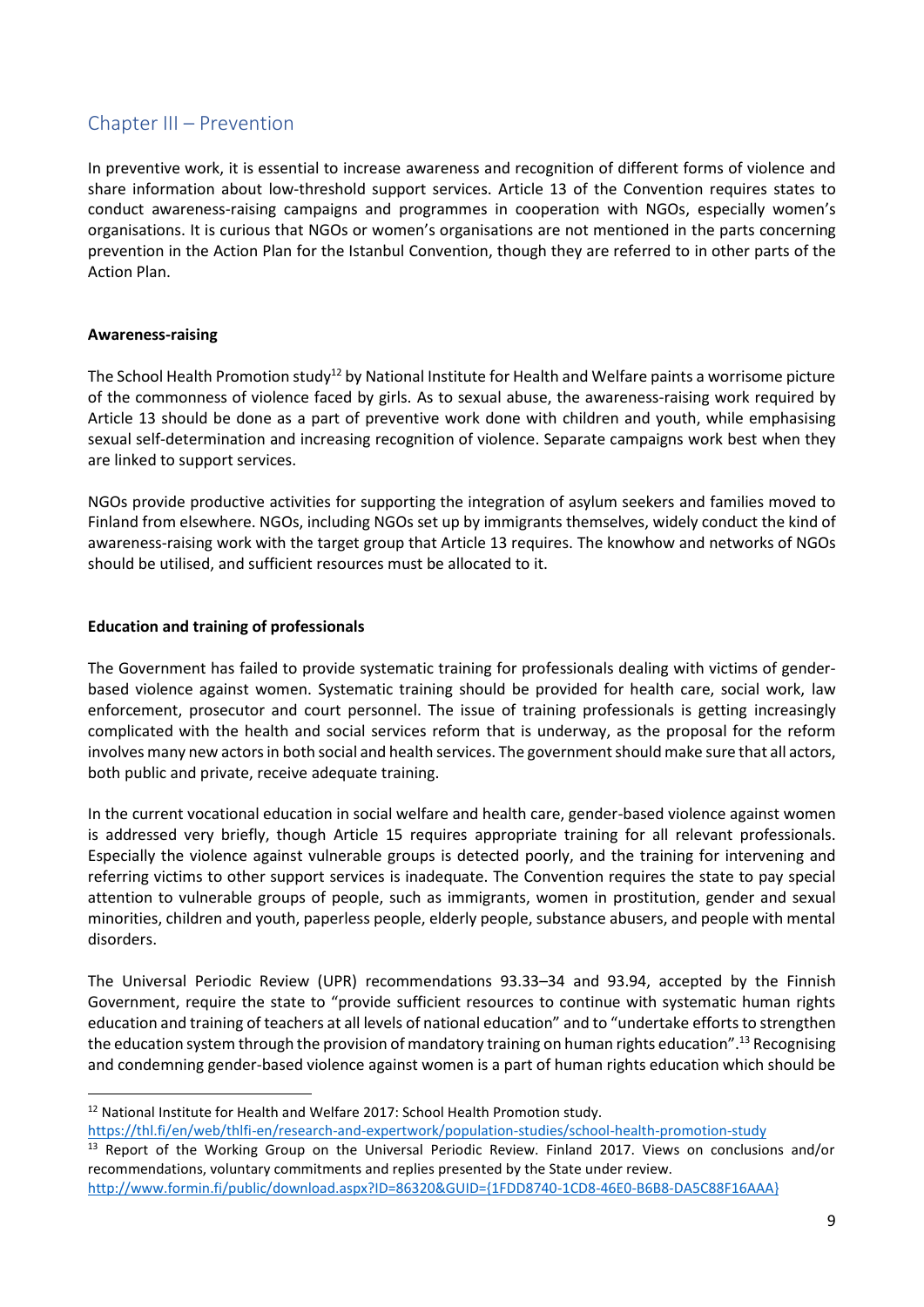provided not only for professionals but also for every citizen and actor in society. Especially professionals require training on different forms of violence (e.g. psychological, emotional, physical, sexual, financial, spiritual, domestic violence, and post-relationship stalking), on the rights of victim, and on the influence of violence on the victim and children.

#### **Preventive intervention and treatment programmes**

Services for the perpetrators of domestic violence are voluntarily, and they are mainly provided by NGOs funded by Veikkaus. Unfortunately, the funding is insufficient for fulfilling Article 16 of the Convention. Most of the actors providing services for perpetrators also provide victim support, but about a third of them do not contact the perpetrators' partners (or victims) due to insufficient funding. Both the victim and the perpetrator should be provided support simultaneously.

## <span id="page-9-0"></span>**Recommendations**

- Preventive work requires sufficient resources. Resources should be allocated especially to NGOs that can provide both the preventive work and support services in the same place.
- Sufficient resources should be allocated for outreach work, since many particularly vulnerable people might not have access to services and/or since people living under the threat of violence might feel mistrust for authorities or fear for the consequences for themselves.
- The implementation of the Istanbul Convention must include measures for increasing training on gender-based violence against women and domestic violence at all professional levels in social welfare and health care, education and teaching, and legal system. Children should be provided with information on safety, insecurity and recognising one's own limits already in preschool education and in primary school, e.g. as a part of already mandatory education on gender equality and equal opportunities.
- The training of professionals requires sufficient resources, for the professionals to be able to detect gender-based violence against women and its characteristics, ask the client about violence, acknowledge possible reporting duties, and refer the client to other support services. There is a special need for training among the professionals working in social welfare and health care and in education.
- In the upcoming governmental region, health and social services reform, the employers must be ensured to have appropriate training to be able to detect the characteristics of gender-based violence, do risk assessment, recognise the influence of violence on individual, children and close people, and be aware of the structures sustaining violence. Resources and systematic, long-term training where the expertise of NGOs is noticed and utilised are needed. Guaranteeing cooperation among the various old and new actors through appropriate training (Article 15) is crucial for the victims' rights and access to services.
- Vulnerable groups of people and the characteristics of violence against them should be taken into account in the training programmes (including honour-based violence, forced marriage, human trafficking, and prostitution). Professionals combating violence require information and training on dealing with people with disabilities and on accessibility in general.
- To fulfil Article 16, women of minority groups require a separate programme where the needs of different minorities (e.g. women having committed crimes, women with disabilities, women with longterm illnesses, Romani and Sami women, immigrant women, and women of gender and sexual minorities) are described and where recommendations and guidelines for preventing violence are given. Especially the support for the disabled women and girls whose self-determination has been limited due to their disabilities or who need special support for communication (e.g. plain language) should be taken into account in the recommendations.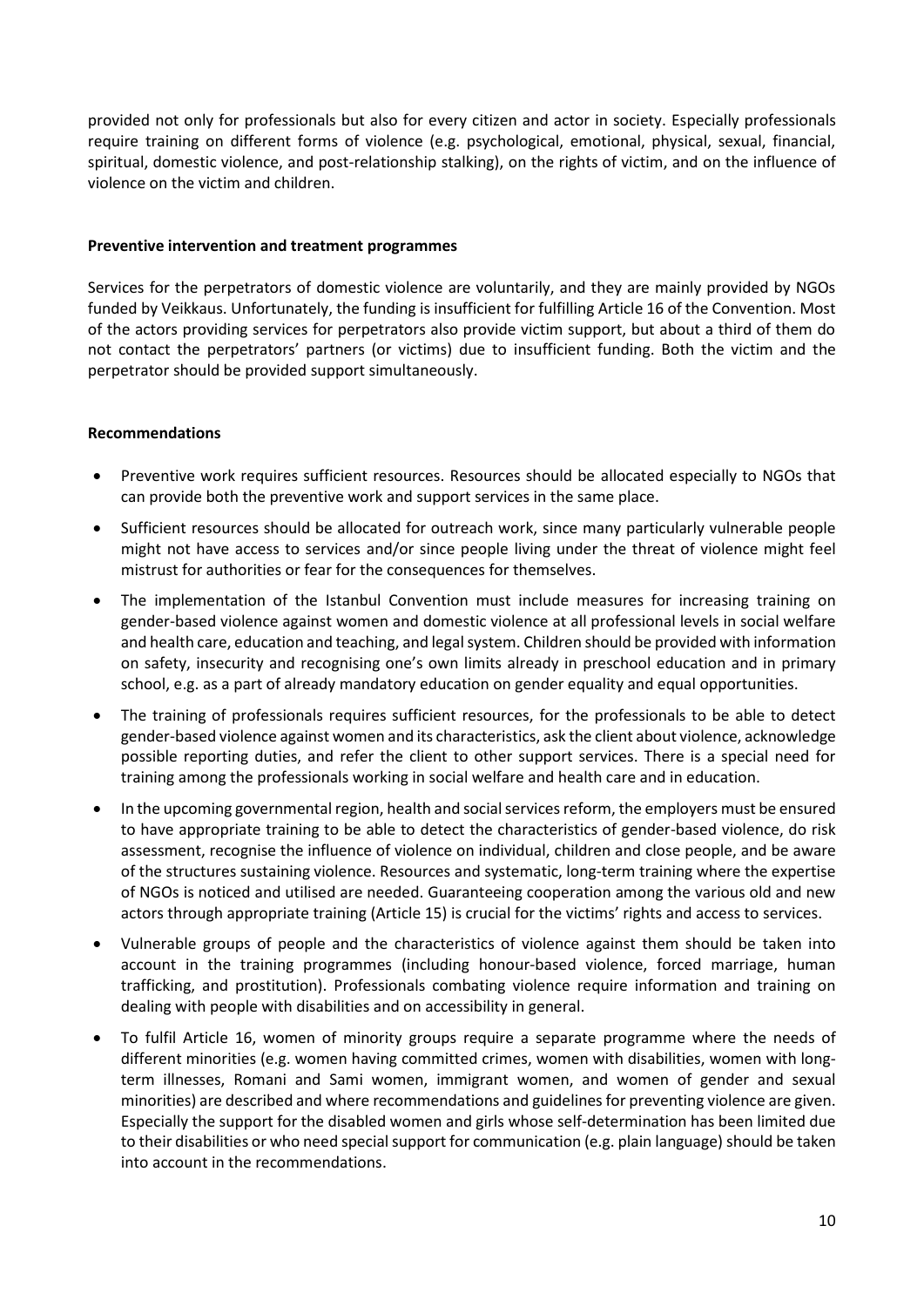- The police should systematically refer perpetrators to support services.
- Work done with the perpetrators should be equally accessible throughout the whole country, which would promote the ending of violence and the safety of the victims.

# <span id="page-10-0"></span>Chapter IV – Protection and support

The fourth chapter includes provisions for protecting the victim from new acts of violence and for the help and support provided for victims to deal with the many consequences of violence. The UPR recommendations 93.100–108, 93.112–113, 93.115–117, and 93.119–123, accepted by Finnish Government, require the state to strengthen its efforts to prevent, detect and intervene on gender-based violence against women and girls, to undertake further measures aimed at eradicating violence against women, to promote gender equality, and to provide adequate support services and protection for the victims of domestic violence. In their comments<sup>14</sup>, the government has emphasised the major role of NGOs in combatting violence against women (comment 84) and the cooperation between authorities and NGOs.

The NGOs hope that these comments will come true in practice and that the expertise of NGOs will be fully utilised while implementing the Action Plan. This requires including the services provided by NGOs into the regional government, health and social services reform. NGOs are concerned about the future influence of the reform on the victim support services. It is yet unclear how people will be able to access the support services in areas of dispersed settlement, or how it will be ensured that the staff working in public social welfare and health care services will have adequate training to detect and help the victims of gender-based violence against women.

#### **Legislation**

**.** 

During the implementation of the Convention, the adaptation needs of legislation must be considered, for example to criminalise forced marriages, reform the Trans Act, and add the lack of consent as one of the characteristics of a sexual crime. According to the Convention, "marriages concluded under force may be voidable, annulled or dissolved without undue financial or administrative burden placed on the victim".

Article 36 of the Istanbul Convention requires all parties to criminalise intentional engaging in any nonconsensual act of a sexual nature with another person. In UPR recommendations 93.20–24, accepted by the Finnish Government, rape is defined as a sexual violation, and strengthening national laws on offences related to violence against women and girls is recommended. In Finland, only a small portion of all rapes is reported, and only a small portion of the reported rapes is prosecuted. What is more, rape sentences are considerably milder than for instance financial crime sentences.

Article 39 of the Convention forbids the forced sterilisation of women, which contradicts with the active Trans Act in Finland. The Trans Act requires infertility of transgender people who wish to change their legal gender, and it violates the human rights of transgender people and their right for self-determination and bodily integrity.

<sup>14</sup> Report of the Working Group on the Universal Periodic Review. Finland 2017. Views on conclusions and/or recommendations, voluntary commitments and replies presented by the State under review. [http://www.formin.fi/public/download.aspx?ID=86320&GUID={1FDD8740-1CD8-46E0-B6B8-DA5C88F16AAA}](http://www.formin.fi/public/download.aspx?ID=86320&GUID=%7b1FDD8740-1CD8-46E0-B6B8-DA5C88F16AAA%7d)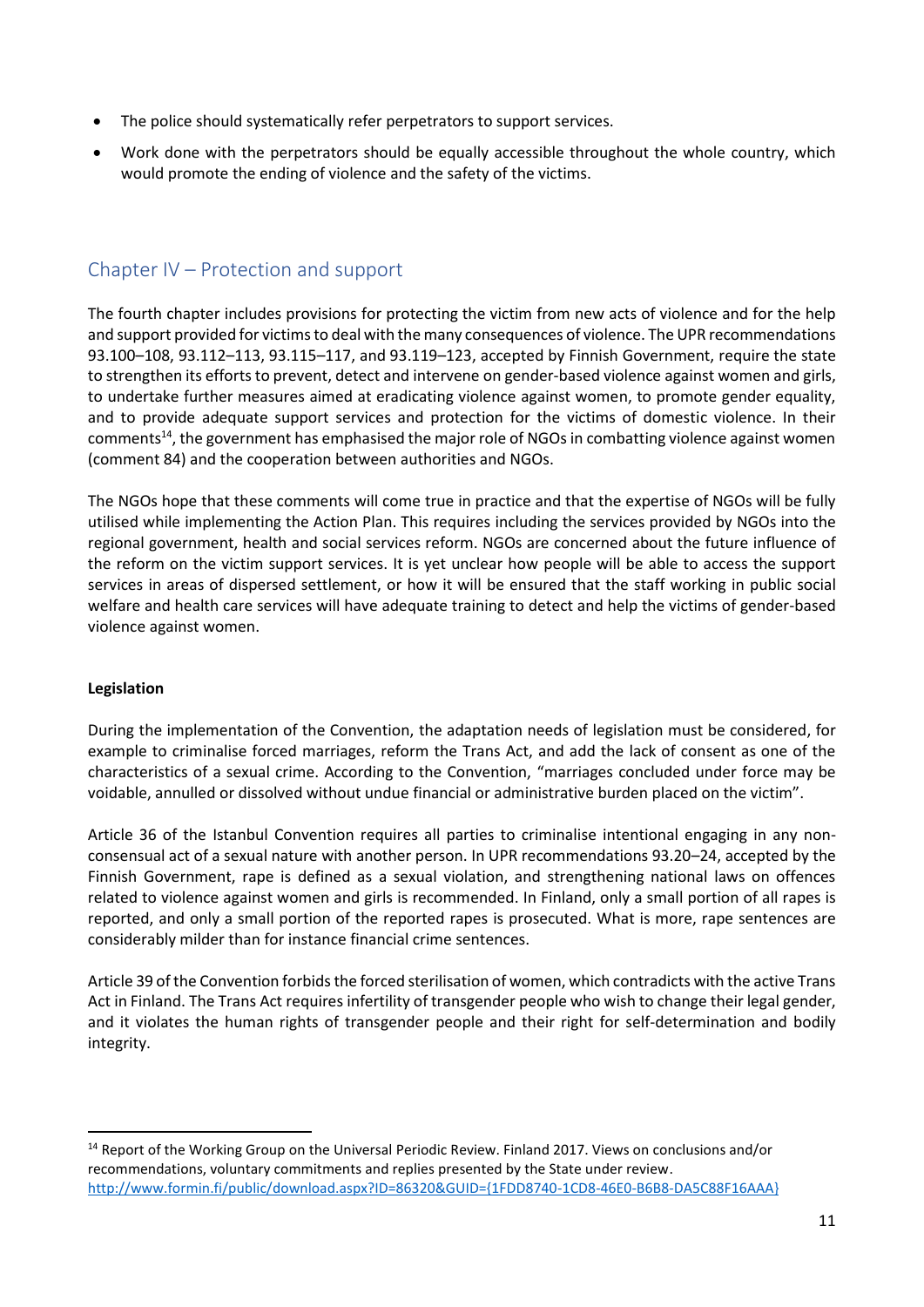#### **Information**

According to Article 19 of the Convention, victims should "receive adequate and timely information on available support services and legal measures in a language they understand". The UPR recommendation 93.76, accepted by the Finnish Government, requires the state to take especially vulnerable groups, such as minorities and disabled victims of violence, into account in different victim services.

Currently, services and information do not reach all victims equally. Information needs to be provided via different ways, e.g. in large-print, in Braille, in sign language and in plain language. When producing digital material, it needs to be ensured that visually impaired people can view the files with their assistive devices. Children need to be also provided information on how they can get help for themselves, should they end up being victims of violence or should they live in an environment challenging their or their family's wellbeing.

#### **General support services**

The victims of domestic violence must have "access to services facilitating their recovery from violence. These measures should include, when necessary, services such as legal and psychological counselling, financial assistance, housing, education, training and assistance in finding employment" (Article 20 of the Convention). The Action Plan for the Istanbul Convention does not explicate how these support services are going to be provided. Consequently, the responsibility for providing general support services after a stay in the victim shelter rests with municipalities. In practice, low-threshold support services are produced mainly by NGOs, and there simply are not enough services to meet the demand. When it comes to accessibility and developing the services, vulnerable groups, such as women and girls with disabilities, old people, children, asylum seekers, and language and culture minorities, should be given more consideration.

#### **Assistance in individual/collective complaints**

Finland has no legislation nor other measures for ensuring that victims of gender-based violence have access to information and international complaint mechanisms. It is unclear whether there is free legal aid available for making complaints to international human rights bodies, for example.

#### **Specialist support services**

The provision of services is quantitatively insufficient, dependant on local circumstances and does not treat all victims equally. Considering the provisions under Article 4 of the Convention, the provision of services for e.g. women of different ethnic groups and women with disabilities is insufficient.

In addition to shelters for victims of domestic violence, other services for the victims of gender-based violence against women and domestic violence must be taken into account in the implementation of the Convention. The network of low-threshold support and services should be broadened to cover all forms of violence against women and girls, not only domestic or intimate partner violence. The access to services must not depend on the part of Finland the victim is living in. Children having witnessed and/or experienced violence must be encountered in shelters and low-threshold services in a child-friendly way, and they must be offered specialist services that address their personal needs.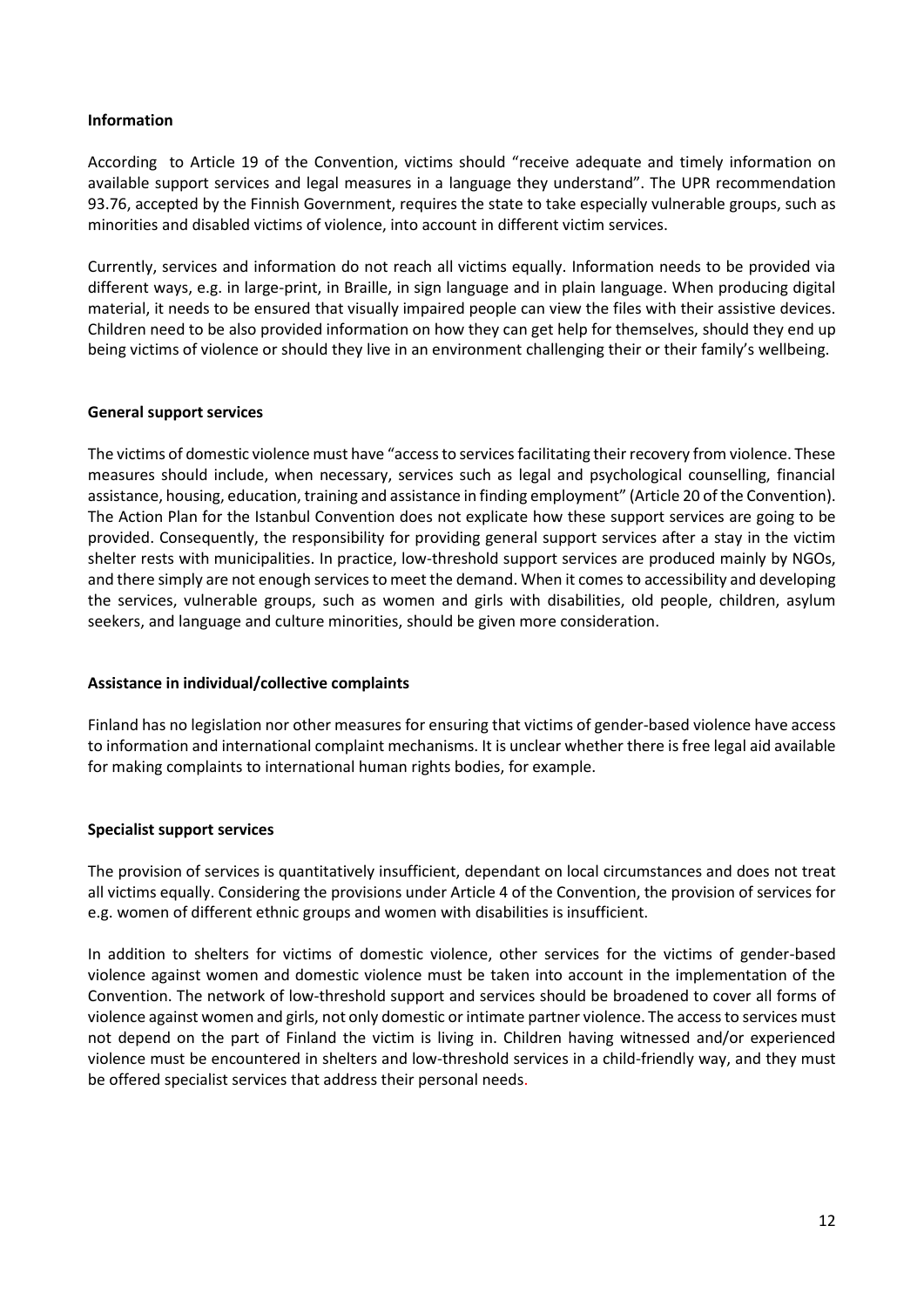## **Shelters**

**.** 

NGOs are pleased that the state has increased funding for victim shelter services. The risk of surprising costs still rests with the service provider, though, and the funding remains insufficient to cover the number of needed family places. According to the National Institute for Health and Welfare<sup>15</sup>, clients were referred to another shelter due to lack of space for 1,198 times in 2016 in Finland. The regional coverage of the shelter network has been improved, and the number of family places have grown from 123 to 185 in three years. That is still under a half of the recommended number of the Council of Europe, according to which there should be 550 family places in victim shelters in Finland.

Maintaining shelters must be resourced sufficiently. According to the National Institute for Health and Welfare, the yearly cost of a shelter network compatible with recommendations is about 40 million euros. The additional funding of 2 million euros for years between 2017 and 2019 given by the government increases the funding up to just over 19 million euros, which is still insufficient to cover the required yearly cost. If the current pace of additional funding awarded to shelters remains the same, there will not be enough family places until 2030. The financial resources should meet the required level much faster than that.

Of the 26 shelters in Finland, 20 are maintained by NGOs. The state funding cannot be allowed to build a gap between shelters and outpatient services, since it would harm the client process and resource use. The state funding cannot be allowed to narrow the independence of the NGO providing the shelter service, either.

Victim shelters should be accessible to all groups of people. Easily accessible shelters enable people with physical disabilities to access protection. There has not been a comprehensive survey on accessible shelters, though The Women's Network of Disability Organisations has made an initiative for the matter to the working group of reforming Social Welfare Act already in 2012. In 2017, Women's Line made an initiative for adding information of accessible and partly accessible shelters on the Nollalinja helpline. The initiative included a document which could be used for mapping and evaluating the accessibility of each shelter. Even though accessibility has been improved in many places, most of the shelters still are not entirely accessible.

Shelters should be accessible to linguistic minorities, too. At the moment, the Sami women who are victims of domestic violence have no access to shelters and services according to their needs in Northern Finland, for example.

# **Women and girls with disabilities (Article 6 CRPD<sup>16</sup>)**

The Committee is concerned that the European Union has neither mainstreamed a disability perspective in all its gender-related policies, programmes and strategies, nor mainstreamed a gender perspective in its disability-related strategies.

The Committee recommends the European Union to mainstream the perspective of women and girls with disabilities in its forthcoming gender equality strategy, policies and programmes, and a gender perspective in its disability strategies. The Committee also recommends the European Union to develop affirmative actions for advancing the rights of women and girls with disabilities, to establish a mechanism to monitor progress and fund data collection, and to research women and girls with disabilities. The Committee further

<sup>&</sup>lt;sup>15</sup> National Institute for Health and Welfare 2017: Shelters for Victims of Domestic Violence. [https://thl.fi/en/web/thlfi-en/statistics/statistics-by-topic/social-services-children-adolescents-and-families/shelters](https://thl.fi/en/web/thlfi-en/statistics/statistics-by-topic/social-services-children-adolescents-and-families/shelters-for-victims-of-domestic-violence)[for-victims-of-domestic-violence](https://thl.fi/en/web/thlfi-en/statistics/statistics-by-topic/social-services-children-adolescents-and-families/shelters-for-victims-of-domestic-violence)

<sup>&</sup>lt;sup>16</sup> Convention on the Rights of Persons with Disabilities. The United Nations. <http://www.ohchr.org/EN/HRBodies/CRPD/Pages/ConventionRightsPersonsWithDisabilities.aspx>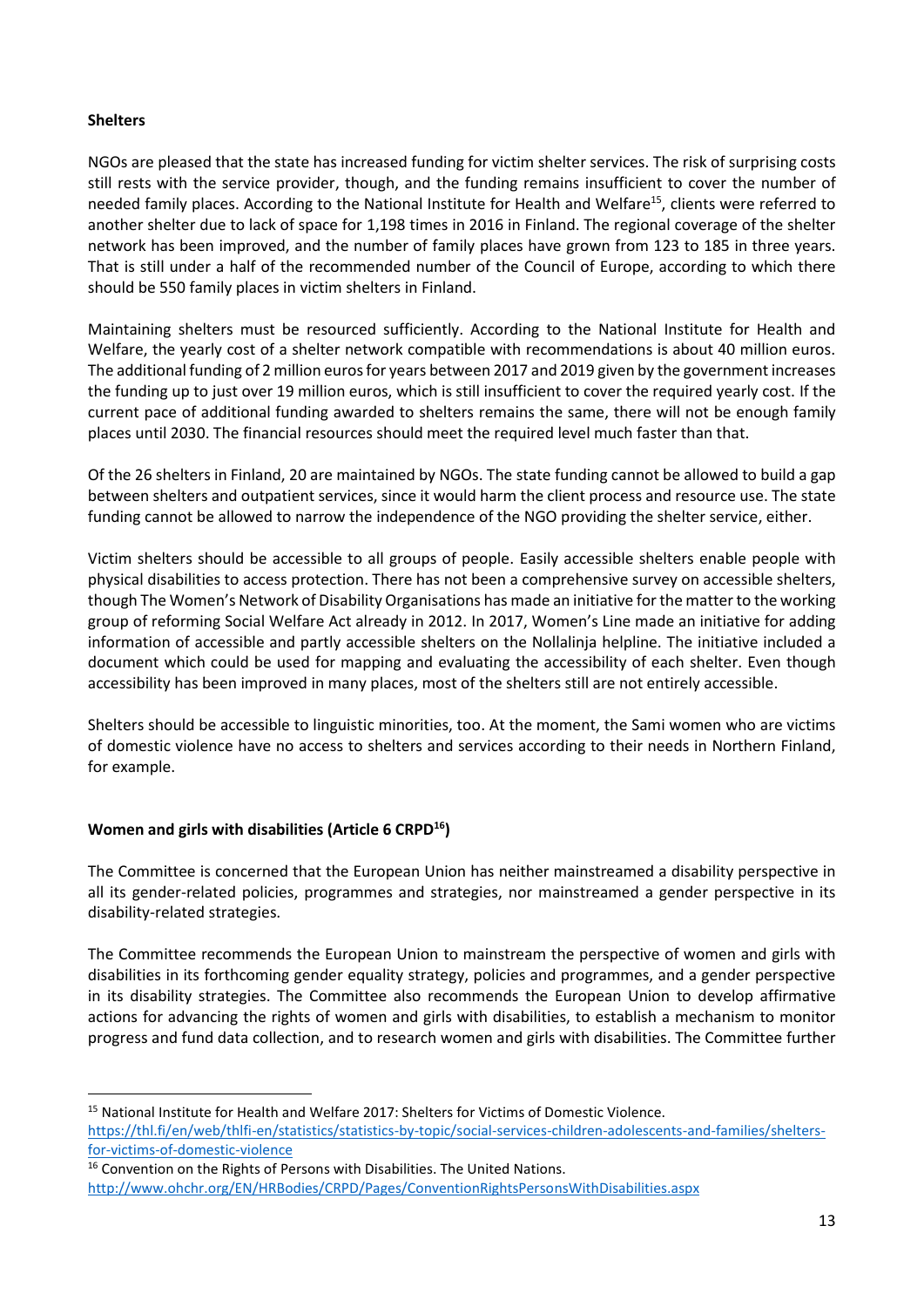recommends the European Union to accede to the Istanbul Convention as a step for combating violence against women and girls with disabilities.

## **Telephone helplines**

In December 2016, the state-wide round-the-clock Nollalinja helpline for was set up. The helpline is aimed at anyone who has experienced violence in a close relationship, and it has been a positive advancement. Nollalinja has reached well women of the original population in Finland. It has not yet been able to reach immigrant women, though.

## **Support for victims of sexual violence**

In May 2017, The Sexual Assault Support Centre (Seri Support Centre) was opened in the Women's Hospital in Helsinki, which was another positive advancement. It is good news that there are going to be more such support centres in around Finland. It is a known fact, though, that immigrant women experience violence more often than women of the original population, and the Seri Support Centre in Helsinki has not been able to reach the them. The women with immigrant background who are victims of sexual violence should have access to support services, which should be taken better into account in the development work and in the training of professionals.

It is currently required that the sexual crime must have had happened within 30 days of seeking help. Often the threshold forseeking help is high for the victim of sexual violence, and it might take months or even years for them to seek help. The current limitation affects especially the most vulnerable groups and the help they seek and receive. The victims of rape and other acts of sexual violence should be offered support also after 30 days from the crime.

There is a need for low-threshold support services for non-acute sexual violence. In addition to immigrant women, other vulnerable groups, such as adolescents in after-care, women using intoxicants, and gender and sexual minorities, should be taken better into account while planning and providing services.

#### **Protection and support for child witnesses**

The service system fails to offer enough opportunities for professionals to bring up the topic of violence experienced by children, and the chances for getting help are lacking. Children as witnesses of violence should be recognised in the service system as victims of violence, too. Violence is traumatising even when it is not physically targeted at the child, which should be considered in interventions and services and while making agreements of child custody and visiting rights. This requires a strong new legislative base. In addition, the child must also be heard while making these agreements. Children must be systematically provided with support services of their own every time an authority finds out about violent situations, where the child has been present.

In Sweden, children having been exposed to violence are being paid compensations from a crime victim fund. It would be justifiable to introduce that practice in Finland too, since seeing violence is as traumatising as experiencing it physically.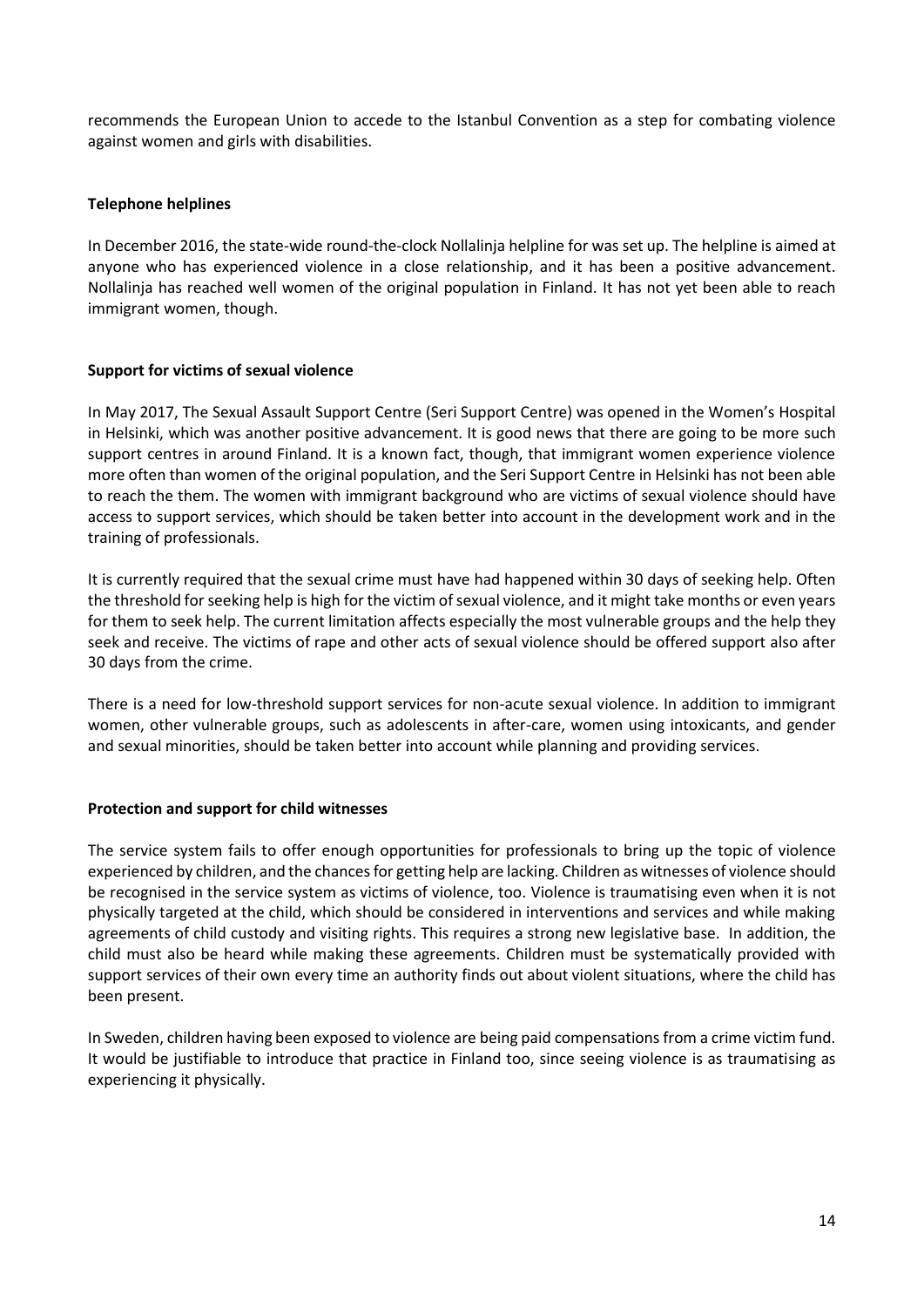#### **Reporting by authorities and professionals**

The Finnish legislation regarding one's right and duty to report acts of violence has been amended. Nevertheless, awareness of the reporting duty varies considerably among professionals, who often are the first ones to notice signs of domestic violence. Such professionals include kindergarten personnel, school personnel, social workers, police and emergency personnel.

Violence must be detected for it to be reported. The professionals should be provided with more information on different forms of violence, on its influence, and on how to ask the client about violence. Education on domestic violence and human rights should be increased in vocational training in social welfare and health care, at all educational levels. The staff should be provided with more information about their duty to report certain things despite confidentiality rules, and this knowledge and information should be systematically passed on to new staff, for example.

#### <span id="page-14-0"></span>**Recommendations**

- The upcoming national regional government, health and social services reform should take the services for the victims of violence and the accessibility and coverage of these services into account. The cooperation with NGOs should be strengthened. In support services, it is crucial to include work combating violence into the structures of the health and social services reform. The responsibility to provide violence support services compatible with the Social Welfare Act (1301/2014) will be transferred from municipalities to counties. When the change occurs, it must be ensured that there is a place for support services in the new structures. Improving on welfare, health and safety, including the implementation and monitoring of preventing violence, will be the responsibility of the counties. As such, the counties will need a model for a cooperative work combating violence between different actors. There have been positive experiences with the Saumuri / Väistö cooperation, developed by VIOLA – Free from Violence, that has been operating the whole time the Istanbul Convention has been active in Finland.
- The services for the victims of violence must be accessible to all groups immediately. The services must be accessible without making an appointment or having a social security number, money or knowledge of the Finnish language. The service network must be organised in a way that it takes the genderspecificity of the service and the diversity of women into account and secures the availability and accessibility of the services for vulnerable groups, such as elderly women, people with disabilities, gender and sexual minorities, homeless people, paperless people, and immigrant women.
- The deaf interpreter services must be treated as equal to other language interpreter services. The interpreting hours needed by a deaf person must not be subtracted from the quota of their ordinary interpreter service, if they need the service as a victim of violence.
- Article 48 of the Istanbul Convention requires the states to take the necessary measures to prohibit mandatory alternative dispute resolution processes in relation to all forms of violence covered by the scope of the Convention. Mediation is not mandatory in Finland, but the execution of mediation is problematic, considering the principles of the Convention. It lacks comprehensive policies for securing the victim's safety. Many NGOs do not approve of the use of mediation in cases where gender-based violence against women and domestic violence has been committed at all. If mediation is used, it must be victim-sensitive and trauma-informed, the victim must be referred to support services immediately, and it must oblige the perpetrator to get help, too. According to the law, cases including repetitive violence should not be mediated. The law is interpreted quite freely at the moment, and there are major differences across Finland. According to NGOs' understanding, cases including repetitive domestic violence are being referred to mediation.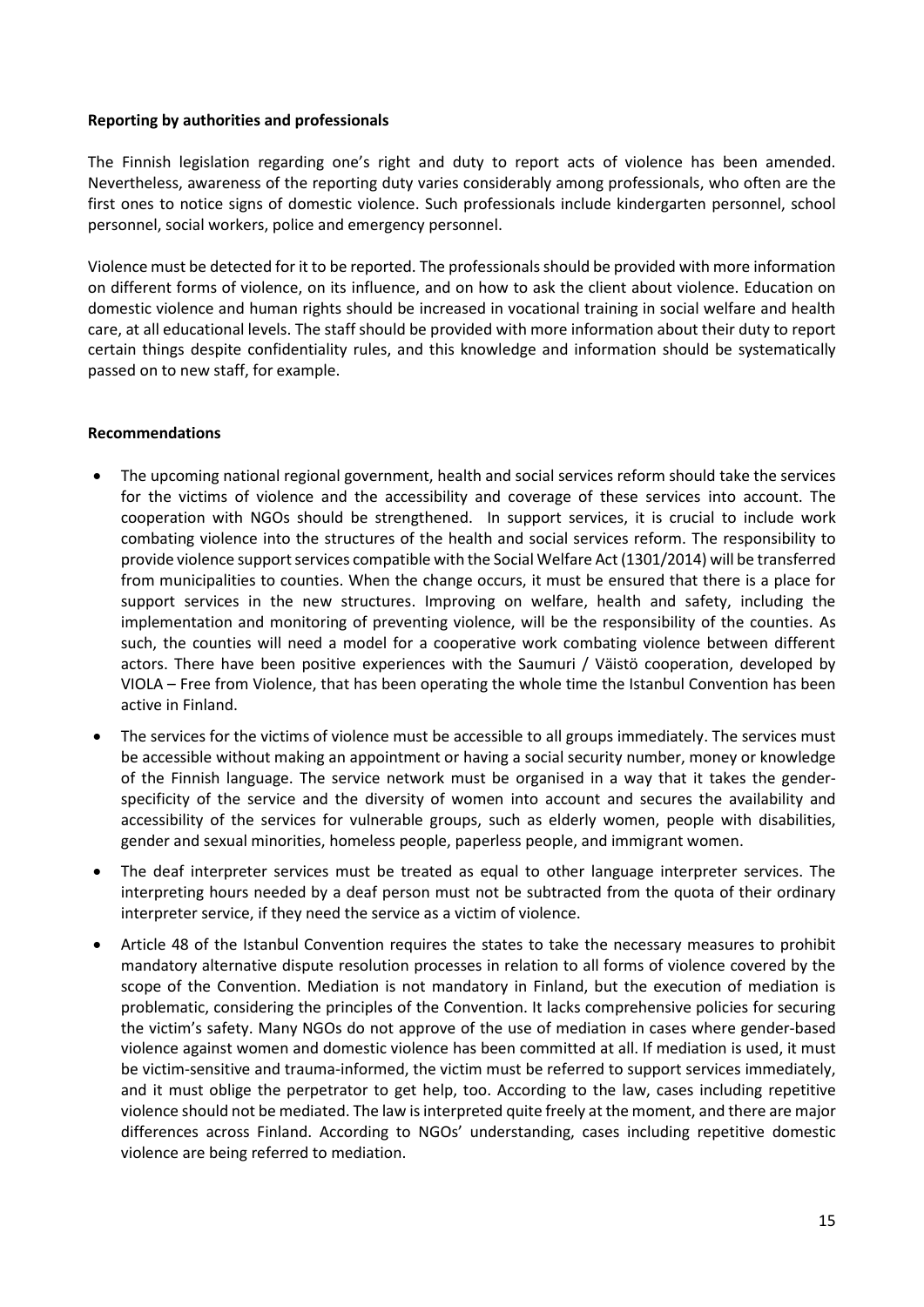- The lack of consent should be added as one of the characteristics of a rape. Most of NGOs suggest also the criminalisation of buying sex. People in prostitution must not be punished with legislation, and selling sex should not be criminalised, but the legislation should decrease the demand (or sex buying) and thus all commercial sexual exploitation and violence.
- The National Rapporteur on Trafficking in Human Beings has notified e.g. in their report on Nigerian women that Finland turns away / returns victims of human trafficking. The Aliens Act (301/2004) should be examined especially on the part of victims of human trafficking, since according to the current legislation, being a victim of human trafficking is not a reason for getting a residence permit, unless they are considered to be "in a particularly vulnerable position". The legislation should highlight the vulnerability of human trafficking itself.

# <span id="page-15-0"></span>Chapter V – Substantive law

The legislative measures required by the Istanbul Convention are not entirely active. For example, forced marriage and female genital mutilation have not been criminalised by laws of their own, so the special nature of these offences is not specified in the legislation.

According to the Convention, psychological violence should be criminalised. In the Criminal Code of Finland, psychological violence is included under the definition of assault. The provision is used extremely rarely, however. In addition, the definition of rape in the Criminal Code of Finland is based on force, not on lack of consent, as it should be according to the international human rights law. The CEDAW committee has also given a notification about this.

# **Custody, visitation rights and safety**

1

Finland has not taken all the necessary measures to ensure that gender-based violence against women is being taken into account in the determination of custody and visitation rights of children, as Article 31 of the Convention requires. The process of drafting a legislative reform concerning the custody and visitation rights of children has been executed against the international obligations binding Finland<sup>17</sup>. Women's organisations have not been included in the process and the representation of minority groups was also lacking in the monitor group.

The UN Committee on the Elimination of Discrimination against Women found in its Communication No. 103/2016<sup>18</sup> that Finland should "adopt measures to ensure that domestic violence is given due consideration in child custody decisions", "conduct an exhaustive and impartial investigation to determine whether there are structural failures in the State party's system and practices that may cause victims of violence to be deprived of protection", and "strengthen the application of the legal framework to ensure that the competent authorities may respond with due diligence to situations of domestic violence". The obligation of due diligence under the Istanbul Convention also requires taking these measures.

<sup>&</sup>lt;sup>17</sup> See e.g. Article 7 of the Convention on the Elimination of All Forms of Discrimination against Women. <http://www.un.org/womenwatch/daw/cedaw/text/econvention.htm>

<sup>&</sup>lt;sup>18</sup> Committee on the Elimination of Discrimination Against Women 2016: Communication No. 103/2016. [https://ihmisoikeuskeskus-fi-](https://ihmisoikeuskeskus-fi-bin.directo.fi/@Bin/1384d18d54475134950df32c430ddcfc/1525856391/application/pdf/6347799/CEDAW_No._103_2016_ratkaisu%20%28002%29.pdf)

[bin.directo.fi/@Bin/1384d18d54475134950df32c430ddcfc/1525856391/application/pdf/6347799/CEDAW\\_No.\\_103\\_](https://ihmisoikeuskeskus-fi-bin.directo.fi/@Bin/1384d18d54475134950df32c430ddcfc/1525856391/application/pdf/6347799/CEDAW_No._103_2016_ratkaisu%20%28002%29.pdf) [2016\\_ratkaisu%20%28002%29.pdf](https://ihmisoikeuskeskus-fi-bin.directo.fi/@Bin/1384d18d54475134950df32c430ddcfc/1525856391/application/pdf/6347799/CEDAW_No._103_2016_ratkaisu%20%28002%29.pdf)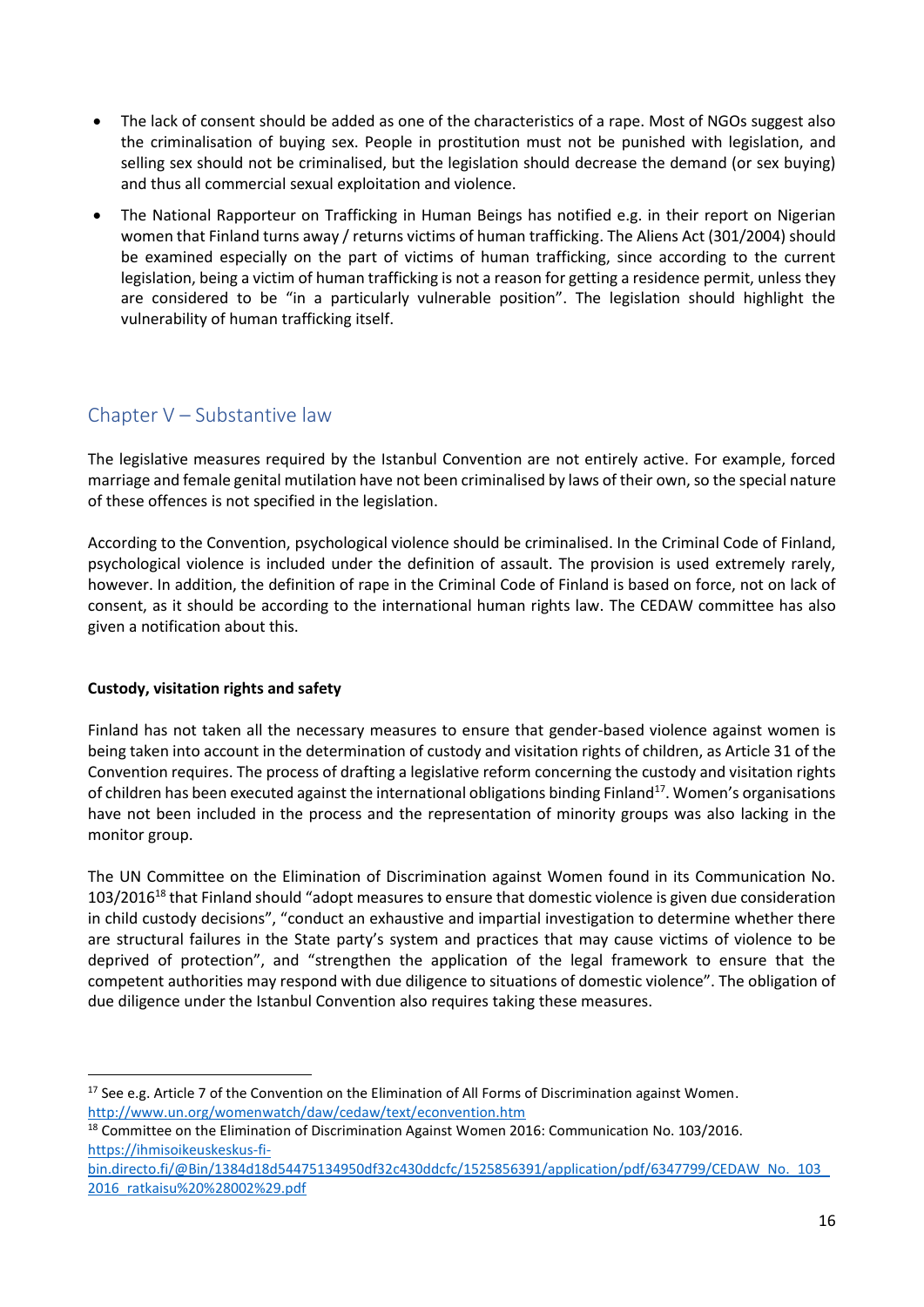In the drafting of the legislative reform, the requirement to take gender-based violence against women into account in the determination of custody has not been referred to. Violence is only mentioned in a part concerning the general purpose of custody, where it is said that the child must be protected from violence. Sections concerning determination of custody and visitation rights are mainly carrying out the parents' duty for cooperation. The proposal legislation is defective and does not comply with the obligations of the Istanbul Convention.

## **Civil consequences of forced marriages**

Article 32 of the Convention requires that "marriages concluded under force may be voidable, annulled or dissolved without undue financial or administrative burden placed on the victim". The memo<sup>19</sup>, which was commissioned by Ministry of Justice in  $18<sup>th</sup>$  October 2017, acknowledges the need for voiding forced marriages. Voiding forced marriages is especially important for the victims, since after voiding, the marriages concluded under force do not exist. At the same time, the state would note that the victims have been wronged and their basic and human rights have been violated.

Article 37 requires states to "take the necessary legislative or other measures to ensure that the intentional conduct of forcing an adult or a child to enter into a marriage is criminalised". Currently, there is no separate section on forced marriage in the Criminal Code of Finland. Under the Criminal Code, forced marriage is punishable as trafficking in human beings, aggravated trafficking in human beings or coercion.

The legislation on trafficking in human beings does not cover all forms of forced marriage. For instance, coercion is a crime where prosecution rests with the plaintiff, which means that the police will only investigate if the plaintiff has reported it to the police, and thus the plaintiff is liable to star the criminal investigation. This might be impossible for the victim of forced marriage who is in a vulnerable position. As of now, the protection of victims of violence in Finland has not been materialised efficiently, and as a result, the threshold for reporting forced marriage is high. Resulting from this, Finland has received several comments from various human rights organisations. Victims of honour-based violence, in particular, have been poorly protected.

The current legislation is not adequate. The assumption that other sections, such as the section on trafficking in human beings, should cover even forced marriage is incorrect. The memo commissioned by Ministry of Justice in 18<sup>th</sup> October 2017 also notes that the current legislation is not quite functional enough. Despite the increase in numbers of forced marriage situations, there are no verdicts on the matter in Finland.

In the work of the authorities against human trafficking, the strong connection between human trafficking and both prostitution and sexual abuse of women and girls must be taken into account. The National Rapporteur on Trafficking in Human Beings has noted many times that sexually abused victims of human trafficking are exceptionally poorly recognised in Finland.

Under the current state policies, the victims of human trafficking are not entitled to the services provided for victims of gender-based violence against women. In practice, their access to services depends on their willingness to testify against their perpetrators.

The measures mentioned in the Action Plan for the Istanbul Convention are important but not sufficient. It is already acknowledged that the competencies of authorities are inadequate for intervening and acting in

**<sup>.</sup>** <sup>19</sup> Toivonen 2017: Pakkoavioliittojen esiintyminen ja ilmitulo Suomessa. (Only in Finnish.) [http://oikeusministerio.fi/documents/1410853/4750802/Avioliittoon+pakottaminen+-](http://oikeusministerio.fi/documents/1410853/4750802/Avioliittoon+pakottaminen+-+selvitysmuistio+2017+HY.pdf/8b68f4a4-8c0e-43e0-9314-a40af9e4c56f/Avioliittoon+pakottaminen+-+selvitysmuistio+2017+HY.pdf.pdf) [+selvitysmuistio+2017+HY.pdf/8b68f4a4-8c0e-43e0-9314-a40af9e4c56f/Avioliittoon+pakottaminen+-](http://oikeusministerio.fi/documents/1410853/4750802/Avioliittoon+pakottaminen+-+selvitysmuistio+2017+HY.pdf/8b68f4a4-8c0e-43e0-9314-a40af9e4c56f/Avioliittoon+pakottaminen+-+selvitysmuistio+2017+HY.pdf.pdf) [+selvitysmuistio+2017+HY.pdf.pdf](http://oikeusministerio.fi/documents/1410853/4750802/Avioliittoon+pakottaminen+-+selvitysmuistio+2017+HY.pdf/8b68f4a4-8c0e-43e0-9314-a40af9e4c56f/Avioliittoon+pakottaminen+-+selvitysmuistio+2017+HY.pdf.pdf)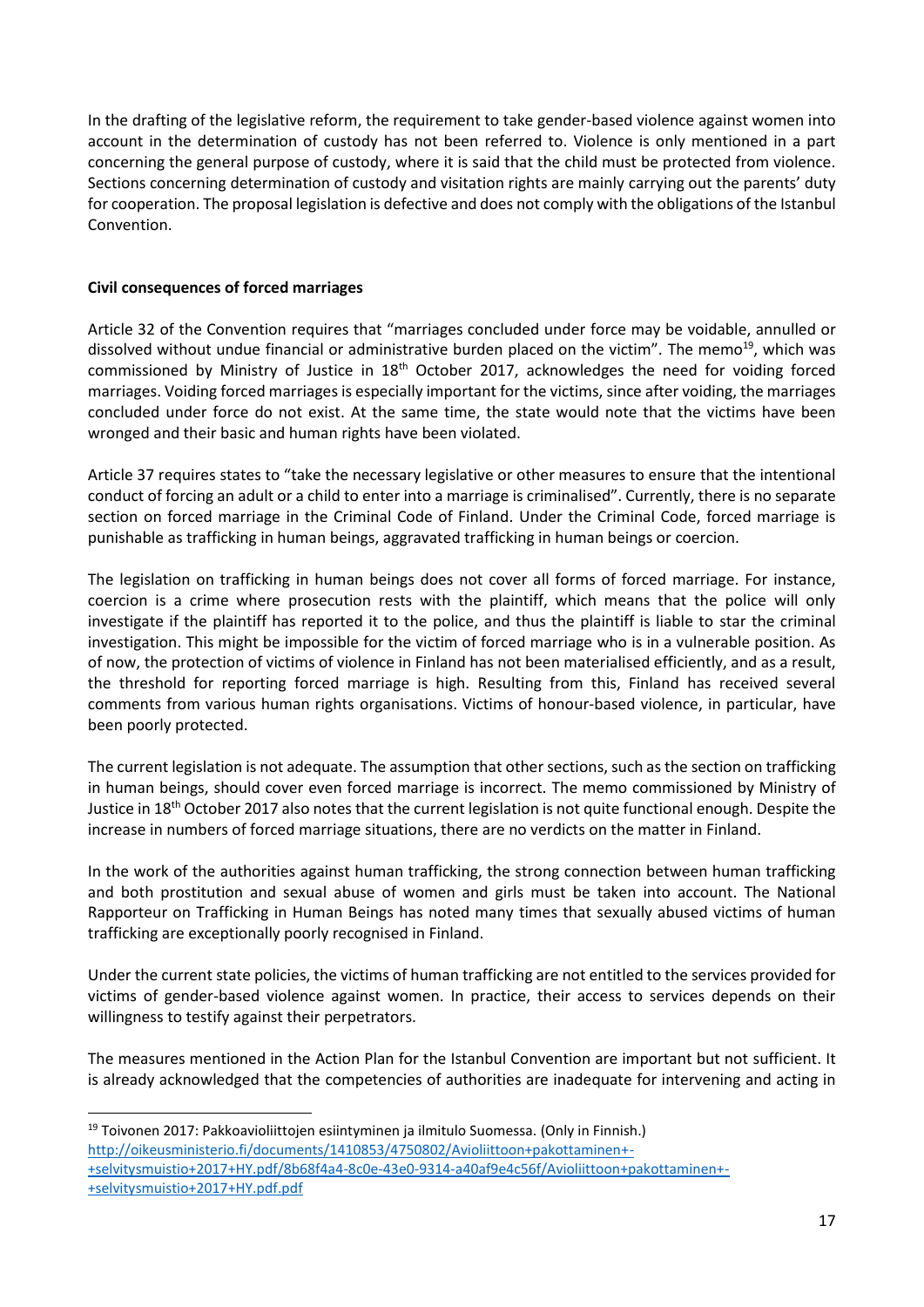situations of forced marriage or threat. As such, the mentioned measures cannot ensure that the acts are punishable.

## **Female genital mutilation**

The Action Plan for the Prevention of Circumcision of Girls and Women was in effect in Finland from 2012 to 2016. As a part of the Action Plan for the Istanbul Convention, the Ministry of Social Affairs and Health will create another action plan against female genital mutilation for 2018 to 2020. It is important to work on the prevention of female genital mutilation and provide treatment and aid for victims. This could also possibly increase the authorities' understanding of the phenomena and provide them with the right tools to intervene. As of now, the work against female genital mutilation is heavily dependent on NGOs, particularly the Finnish League for Human Rights.

The execution of the previous Action Plan for the Prevention of Circumcision of Girls and Women 2012–2016 was rather small-scale, especially for the part of training authorities and professionals. According to the current knowledge of the Finnish League for Human Rights, professionals and authorities do not discuss female genital mutilation with their clients coming from areas practicing mutilation, and thus do not fulfil their duty to report. This outcome is equally presented in the final evaluation report<sup>20</sup> of the Action Plan for the Prevention of Circumcision of Girls and Women 2012–2016.

#### **Sexual harassment**

**.** 

Sexual harassment is prohibited in Finland through the Act on Equality between Women and Men, but the Act does not include justifiable rights for victims outside certain domains of life (working life, educational institutions, provisions of goods and services). The Criminal Code only prohibits physical sexual harassment. The provisions on harassment (or rather bullying) under the Act on Occupational Safety relate only to health damaging work-related harassment. For full implementation of Article 40 of the Convention, a general provision involving all situations and forms of harassment is needed.

Article 46 of the Convention requires the parties take necessary legislative or other measures to ensure that certain circumstances are listed as aggravating circumstances in criminal law. The Criminal Code of Finland lists several aggravating circumstances, but most of them concern organised crime. There are no mentions of offences committed against a former or current spouse or partner, member of family, or a person cohabiting with the victim under the provision on aggravating circumstances nor the definitions of relevant crimes. Abuse and misuse of power and authority is mentioned under certain crime definitions, but not under all relevant crime definitions or the general provision on aggravating circumstances. The offence being committed against a vulnerable person is not mentioned, nor isthe offence being committed in the presence of a child. The level of violence is not systematically considered as an aggravating circumstance. A further issue is that the definition of rape is based on force, not on lack of consent.

#### **Prohibition of mandatory alternative dispute resolution processes or sentencing**

In domestic violence cases in Finland, mediation is initiated by the police or prosecutor. On certain grounds, the prosecutor may decide not to prosecute, in which case the settlement reached between the parties and the suspect's possible willingness for settlement will be taken into account on grounds of what is commonly

<sup>&</sup>lt;sup>20</sup> Koukkula, October, Kolimaa & Klemetti 2017: Final evaluation of the Action Plan for the Prevention of Circumcision of Girls and Women 2012–2016 (FGM). National Institute for Health and Welfare. [http://www.julkari.fi/bitstream/handle/10024/131892/URN\\_ISBN\\_978-952-302-816-6.pdf](http://www.julkari.fi/bitstream/handle/10024/131892/URN_ISBN_978-952-302-816-6.pdf)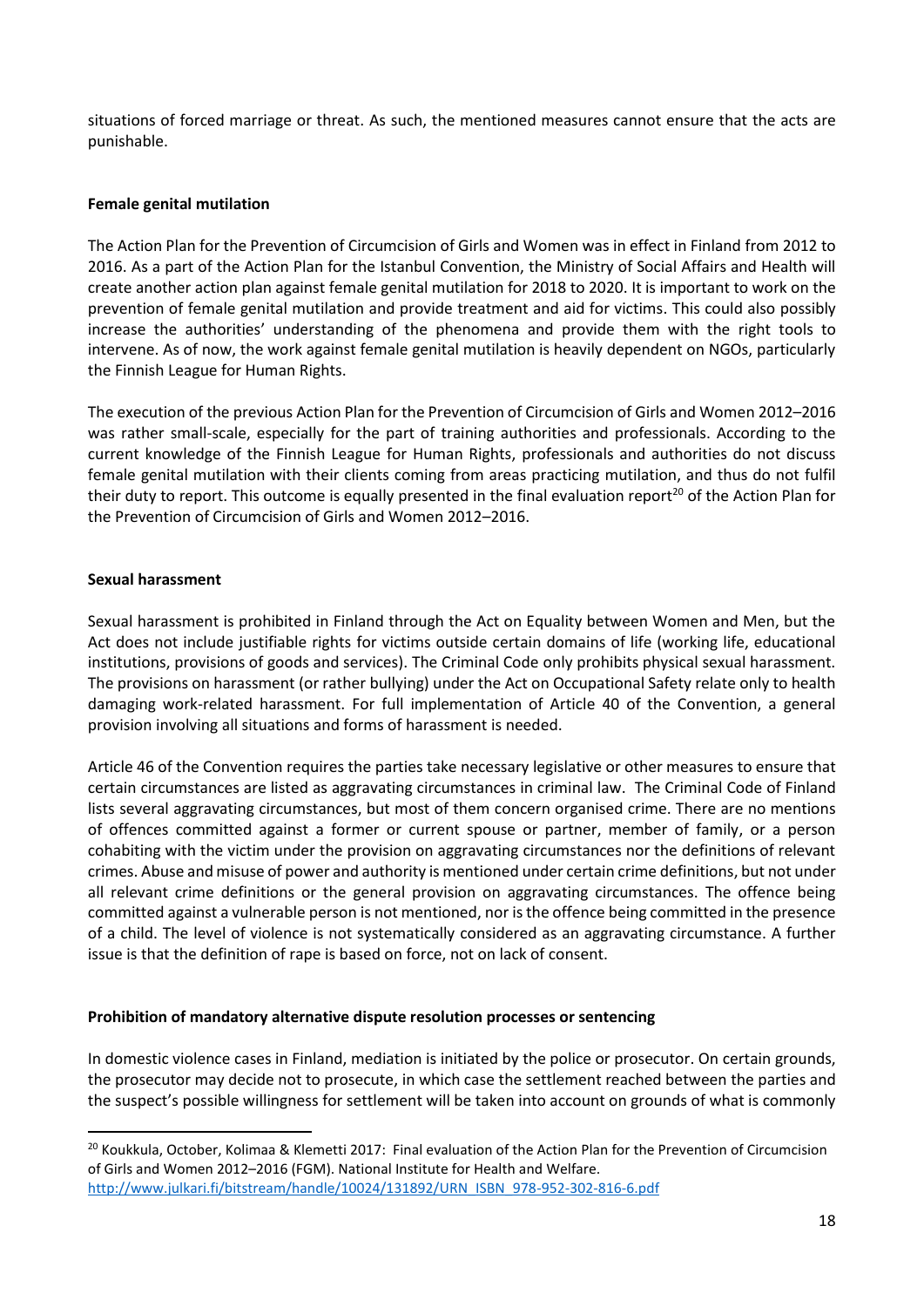referred to as reasonability. If the prosecutor decides to prosecute, the court has a chance to take the settlement reached between the parties into account as a reducing fact for the punishment.

In Finland, the mediation of cases including violence in close relationships is not mandatory, but its growing numbers during the past few years send an alarming message. The CEDAW committee has also given multiple notifications of using mediation in domestic violence cases. In 2016, there were 2,300 crimes against life and health committed in close relationships among the mediation initiatives. Most of these cases included intimate partner violence and had a male perpetrator and a female victim. In 2016, the percentage of close relationship violence cases in all cases ending up in mediation was 18 %<sup>21</sup>, while in 2011, the percentage was still 14.75 %<sup>22</sup>.

In the legislation of mediation of crime and disputes and in its preparatory work, there are reservations concerning mediation of domestic violence cases. The prevalence of mediation indicates that the Finnish mediation offices do not take the reservations in the preparatory work of the mediation legislation and in the explanatory report Istanbul Convention seriously enough – consequently, the mediation of domestic violence seems to have become a normal practice in Finland. According to the preparatory work of the mediation legislation, sexual crimes must not be mediated, but they can be referred to mediation while being part of mediation of wider domestic violence.<sup>23</sup>

The current Government Action Plan for Gender Equality mentions that the criteria of mediation in cases of violence against women and violence in close relationships will be examined. More specifically, the aim is to look at what types of cases are accepted to mediation and how the mediation process proceeds. A working group is going to evaluate and clarify the referment for mediation and estimate the possible need for change in the legislation. Data will be collected via interviews about practices in mediation of cases of close relationship violence at the mediation offices and via inquiries about referring practices of the police and prosecutor. According to the latest information, after receiving critique from NGOs, the National Institute for Health and Welfare has decided to add experiences of mediation clients in the reporting. Still, they do not intend to examine the repeat crime of the perpetrators of violence in close relationships.

# <span id="page-18-0"></span>**Recommendations<sup>24</sup>**

1

- The Criminal Code should explicate psychological violence as one of the crimes against life and health.
- The principle mentioned in article 31, paragraph 2 of the Istanbul Convention must be referred to in the legislation text concerning custody and visitation rights of children. A provision for requiring to take violence or threat of violence against another parent into account in child custody decisions should be also added.
- The protection of both the other parent (ex-partner) and the children against acts of violence when custody and visitation rights are exercised is not sufficient. There is an urgent need for comprehensive and mandatory guidelines on how the safety of the victim and children could be guaranteed. What is more, the parent should not be required to contribute to the relationship that is harmful for the child by demanding them to cooperate with the violent parent.

<sup>&</sup>lt;sup>21</sup> National Institute for Health and Welfare 2017: Mediation in criminal and civil cases 2016. Statistical report. [https://www.julkari.fi/bitstream/handle/10024/134653/Tr15\\_2017.pdf](https://www.julkari.fi/bitstream/handle/10024/134653/Tr15_2017.pdf)

<sup>&</sup>lt;sup>22</sup> National Institute for Health and Welfare 2014: Mediation in criminal and civil cases 2013. Official Statistics of Finland. [https://www.julkari.fi/bitstream/handle/10024/116237/Tr17\\_14.pdf](https://www.julkari.fi/bitstream/handle/10024/116237/Tr17_14.pdf)

 $^{23}$  National Institute for Health and Welfare 2017: Mediation in criminal and civil cases 2016. Statistical report. [https://www.julkari.fi/bitstream/handle/10024/134653/Tr15\\_2017.pdf](https://www.julkari.fi/bitstream/handle/10024/134653/Tr15_2017.pdf)

 $24$  In accordance with their principles, Victim Support Finland don't usually – and thus not in this statement, either – comment on the criminal sanctions of perpetrators.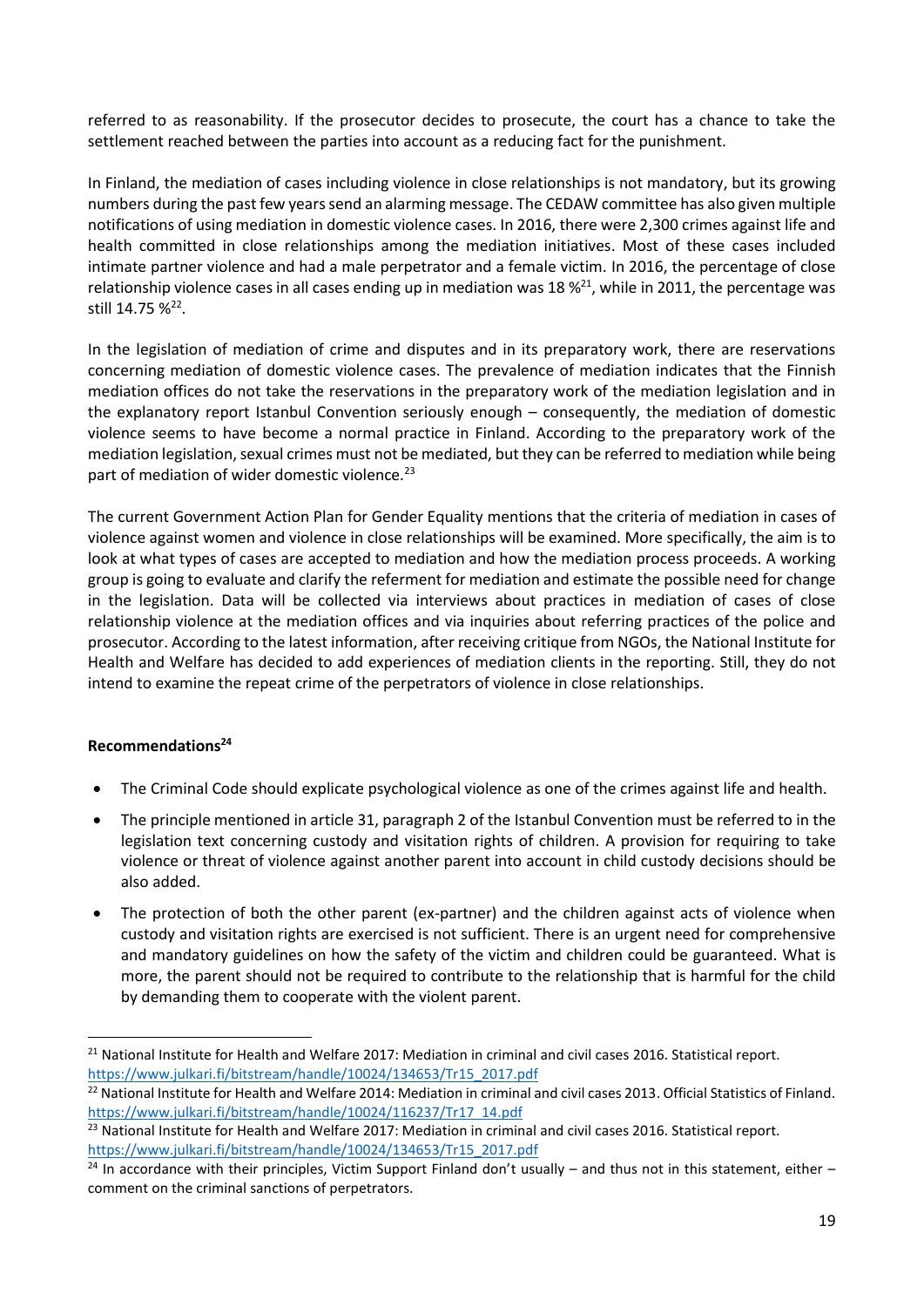- Forced marriage must be criminalised.
- It must be possible to void, annul or dissolve a forced marriage; divorce is not enough. Finland must take the necessary measures to create procedures for the immediate protection and support of the victims of forced marriage. Children born during forced marriage and their special needs must be taken into account.
- The implementation of Article 37 of the Convention requires earmarked resources.
- The New Action Plan for the Prevention of Circumcision of Girls and Women 2018–2020 should ensure that authorities have necessary training on female genital mutilation and adequate knowledge on its different types, prevention, and intervention measures. Furthermore, Finland must increase awareness on issues regarding intervention and the duty to report. In addition, there should be collected data and statistics on the fulfilment of the obligations to report and intervene. On top of that, Finland must offer the victims sufficient physical and mental treatment.
- Cooperation between public authorities and NGOs is particularly important, since NGOs have strong expertise on female genital mutilation and are involved in the implementation of the Articles of the Istanbul Convention.
- The work against female genital mutilation must be provided with earmarked resources.
- The Criminal Code should explicably state that all violations of the right for sexual self-determination are punishable. While accepting the Istanbul Convention, Finland has also agreed that lack of consent is the core of defining rape.
- The list of aggravating circumstances under the Criminal Code should be complemented in such a way that it corresponds with Article 46 of the Convention.
- Unwanted verbal or non-verbal behaviour must be included in the characteristics of sexual harassment.
- The plan to prevent and intervene sexual harassment in the workplace must be included in the Act on Equality between Women and Men.
- The requirement for infertility and forced sterilisation must be dropped as terms for confirming juridical gender.
- The need for changing the legislation concerning the mediation in cases including violence against women must be properly evaluated. There is no national research on the status of mediation on the trial or its legal effects. There is no comprehensive information about settlements of different types of crimes available in the mediation statistics. There are no national statistics or other information of the fulfilment of these settlements. There must be separate statistic information of the court trials of mediation cases. The renewal rate of mediated crimes concerning violence in close relationship must be examined as well. The National Institute for Health and Welfare reports of violence in close relationships mainly as a whole, even though different forms of close relationship violence manifest in different ways. The Institute would be able to report these separately.
- Mediation of child custody and visitation rights disputes at court cases involving gender-based violence against women may violate Article 48 of the Convention.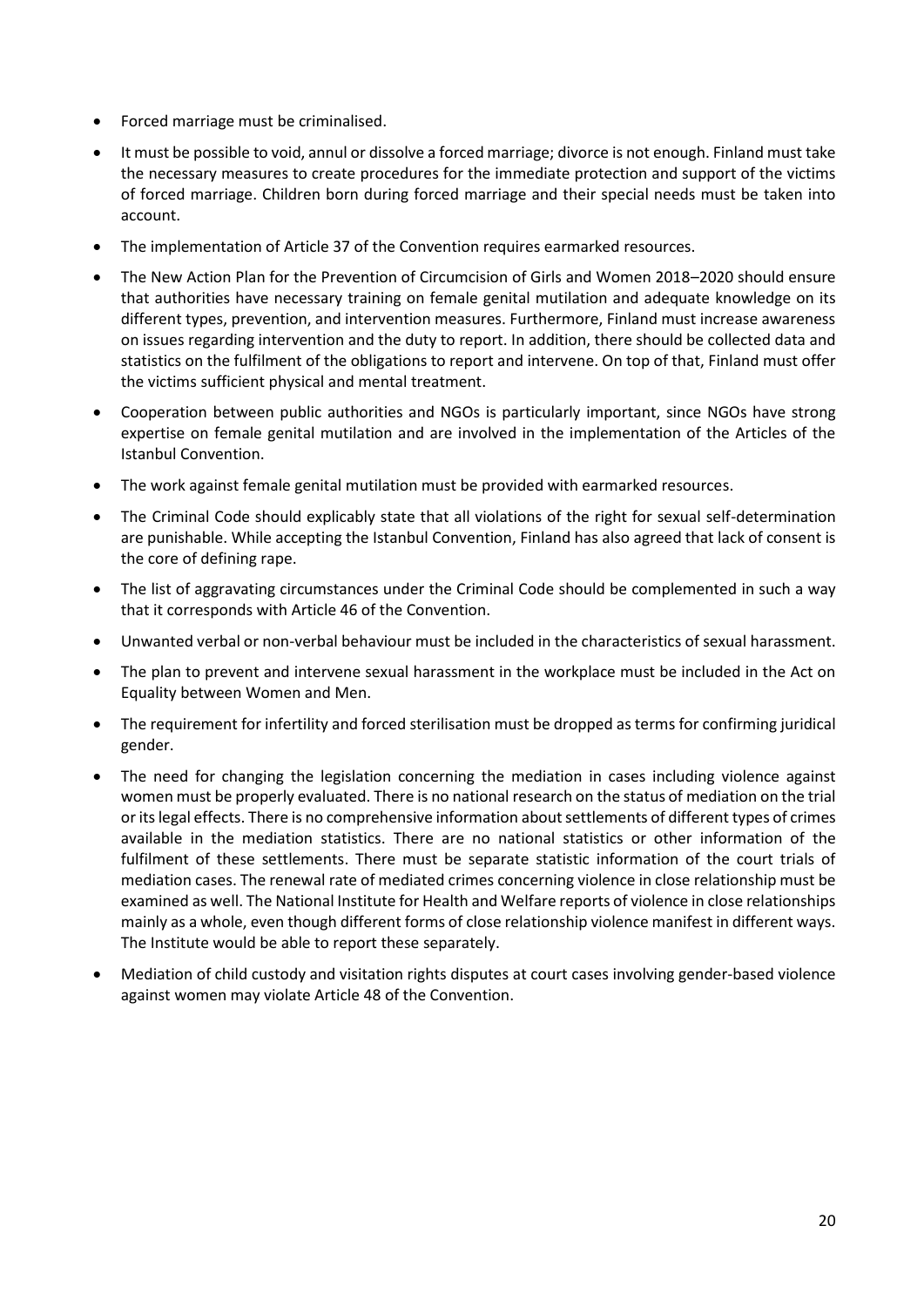# <span id="page-20-0"></span>Chapter VI – Investigation, prosecution, procedural law and protective measures

Risk assessment and risk management are not carried out comprehensively and systematically in all situations and locations. Possession of firearms is exceptionally common in Finland, and as such it is important to ensure that protective measures involve monitoring the perpetrator's access to firearms.

There are annual occurrences of femicides and familicides in Finland, yet there has been no discussion of the risk analysis for the perpetrators or of developing a preventive treatment programme for them. In fact, the Action Plan for the Istanbul Convention does not even mention risk assessment for the perpetrators. The public discussion tends to focus on the child welfare and social services for failing to protect the victims, instead of taking a problem-solving approach. It would be more productive to think about how we can improve the Finnish legislation and the means to perform psychiatric or risk assessment to the perpetrators immediately in situations when the first violent incidents come to authorities' attention.

There has been little to no discussion on court-mandated programmes for perpetrators of domestic violence to be developed in Finland. Active NGOs have established co-operation with the Uusimaa Community Sanctions Office, so that part of the community service can be fulfilled by participating in individual counselling sessions of the perpetrator programmes. The participation is voluntary, however.

A collaboration model between the police investigators and perpetrator programmes does exist ("Katkaise väkivalta"<sup>25</sup>). The investigators tell every suspect of a domestic violence crime about the local perpetrator programme and then pass on the men's contact info to the programme workers. The National Institute for Health and Welfare carried out a project to disseminate the collaboration model during 2012 and 2013.<sup>26</sup> After the project, there has been no funding for training and dissemination. In the Action Plan for Istanbul Convention, there is no mention of training the police and the perpetrator programmes to the existing collaboration model, or any other collaboration between authorities and NGOs. Despite of the lack of funding, the collaboration started in some parts of the Eastern Uusimaa region (population c. 320,000) in 2017, and the decision to take the collaboration model into action has been made in the Ostrobothnia region, also in 2017 (population c. 190,000). The collaboration between the police investigators and NGOs exist solely because of the determination of the investigators and the NGOs to reduce re-offending and to provide psychosocial support to all men suspected of domestic violence.

# **Restraining or protection orders**

The Finnish legislation contains provisions on restraining orders, which can be applied by both the victim and the authorities. As the victims of gender-based violence are often prevented or unwilling to make use of their right to restraining orders, these orders should be applied more routinely *ex officio*.

From the beginning of 2016, it now costs 250 euros to apply for a restraining order.<sup>27</sup> NGOs are concerned that the addition of payment may place undue financial burden on the victim, which is against the Istanbul Convention. The payment complicates especially the most vulnerable victims' access for help. There are no measures concerning Article 53 mentioned in the Action Plan.

1

 $27$  The payment is to be made only is the application is refused.

<sup>&</sup>lt;sup>25</sup> In English "Cut the violence".

<sup>26</sup> Hyvärinen & Hautamäki 2013: Katkaise väkivalta – lähisuhde- ja perheväkivallasta epäillyn ohjaaminen esitutkinnasta väkivaltaa katkaisevaan palveluun. The National Institute for Health and Welfare.

[https://www.julkari.fi/bitstream/handle/10024/110163/URN\\_ISBN\\_978-952-245-922-0.pdf?sequence=1](https://www.julkari.fi/bitstream/handle/10024/110163/URN_ISBN_978-952-245-922-0.pdf?sequence=1)

<https://www.riku.fi/en/guides+and+instructions/restraining+order/>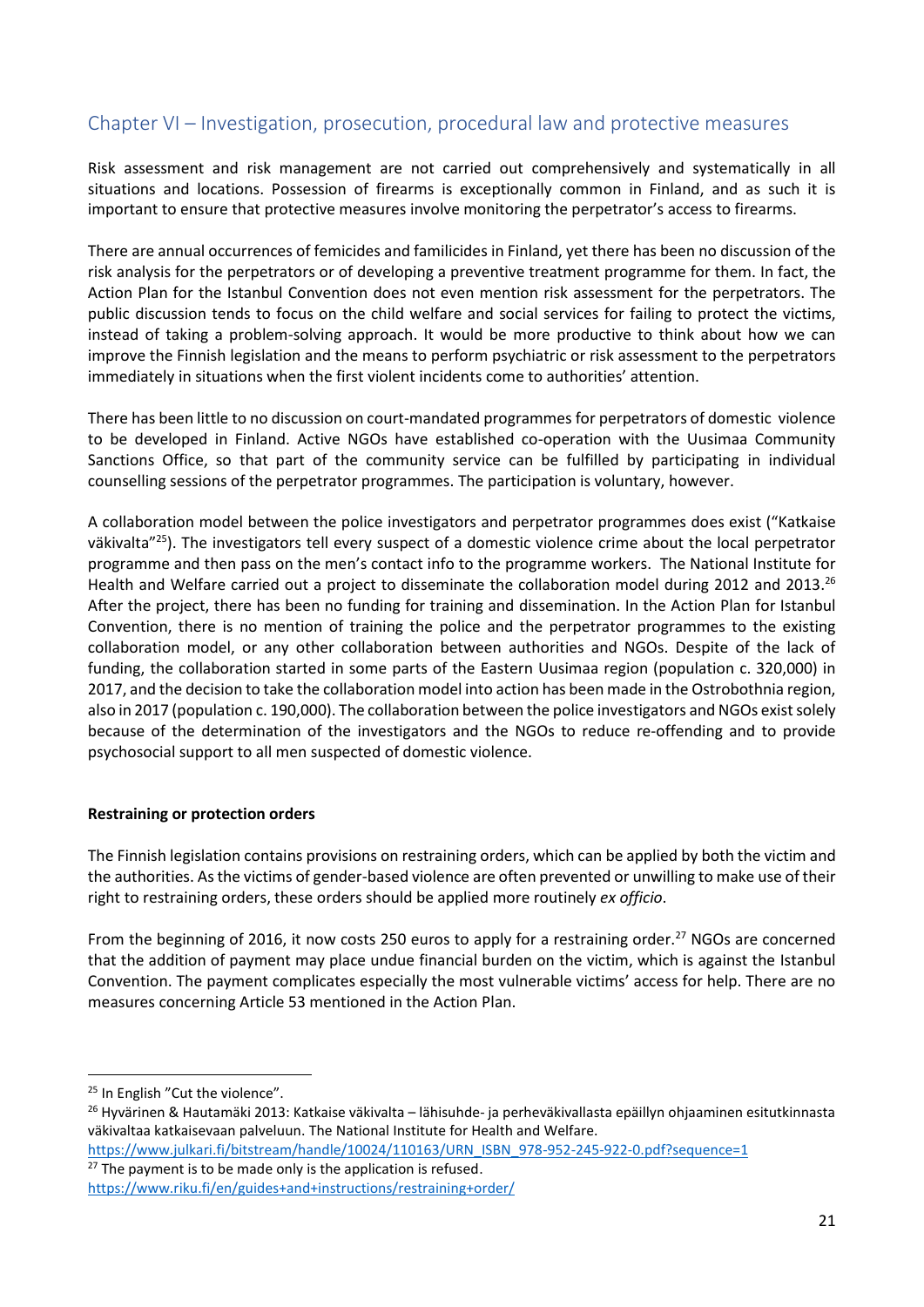NGOs have heard alarming stories of cases where they have started using mediation in the trial concerning the restraining order. In these stories, a warning was given first, and the actual restraining order was not given until a second court session.

## <span id="page-21-0"></span>**Recommendations**

- Collaboration between the police and the perpetrators' programmes must be increased. This requires cooperation between authorities and NGOs.
- Applying for a restraining order must be made completely free of charge for the victim.
- The authorities with the mandate to start a restraining order procedure *ex officio* should be encouraged to use the mandate more often.
- Criminal-law sanctions covered by the Istanbul Convention must not be disregarded by using mediation.

# <span id="page-21-1"></span>Chapter VII – Migration and asylum

The surprising and rapid rise in the amount of asylum seekers in 2015 and 2016 caused many types of exceptional situations and shortages in accommodation, interpreting, legal aid, and other services. During 2017, the reception of asylum seekers has returned to its normal state.

Based on the experiences received from the "Lapsiperhe turvapaikanhakijana"<sup>28</sup> project by the Federation of Mother and Child Homes between 2012 and 2017, it is desirable to have separate reception centres for families with children and women being alone. Despite the existence of these kinds of centres, occasionally women seeking asylum alone or families have been placed in centres where all other residents have been men. This may increase risks for the women or cause them feelings of insecurity. Transferring children and families from one centre to another should be avoided, and the feeling of stability and security should be endorsed.

Another good practice that was discovered was having a separate reception centre reserved only for sexual minorities for their personal safety. The existence and location of the centre were kept secret from the public. If members of sexual minorities were to be placed in regular reception centres, they may encounter problems with the other residents, or alternatively they may be forced to hide their sexual identities.

Principally, asylum seekers can wish for a male or female interpreter in public services and in asylum interview. It would be recommendable to use interpreters in children's meetings without parents, too.

Reducing the legal aid of asylum seekers other than specific vulnerable groups is a serious mistake that may result in issues like gender-sensitive matters not coming out while seeking for asylum. This, in turn, may result in an asylum decision being made based on defective information. When making an asylum decision, considerations for gender-based violence and the best interest of a child should explicitly be registered as a part of the decision process. In addition, it should explicitly be noted how a possible deportation will affect these issues.

As a legislative measure, the right to an autonomous residence permit for domestic abuse victims was added to the Finnish Aliens Act in Section 54 in August 2015. It has been discovered, however, that asylum seekers are generally not aware of this specific provision. Furthermore, it is relatively arduous for the applicants to

1

<sup>&</sup>lt;sup>28</sup> In English "A family with children seeking asylum".